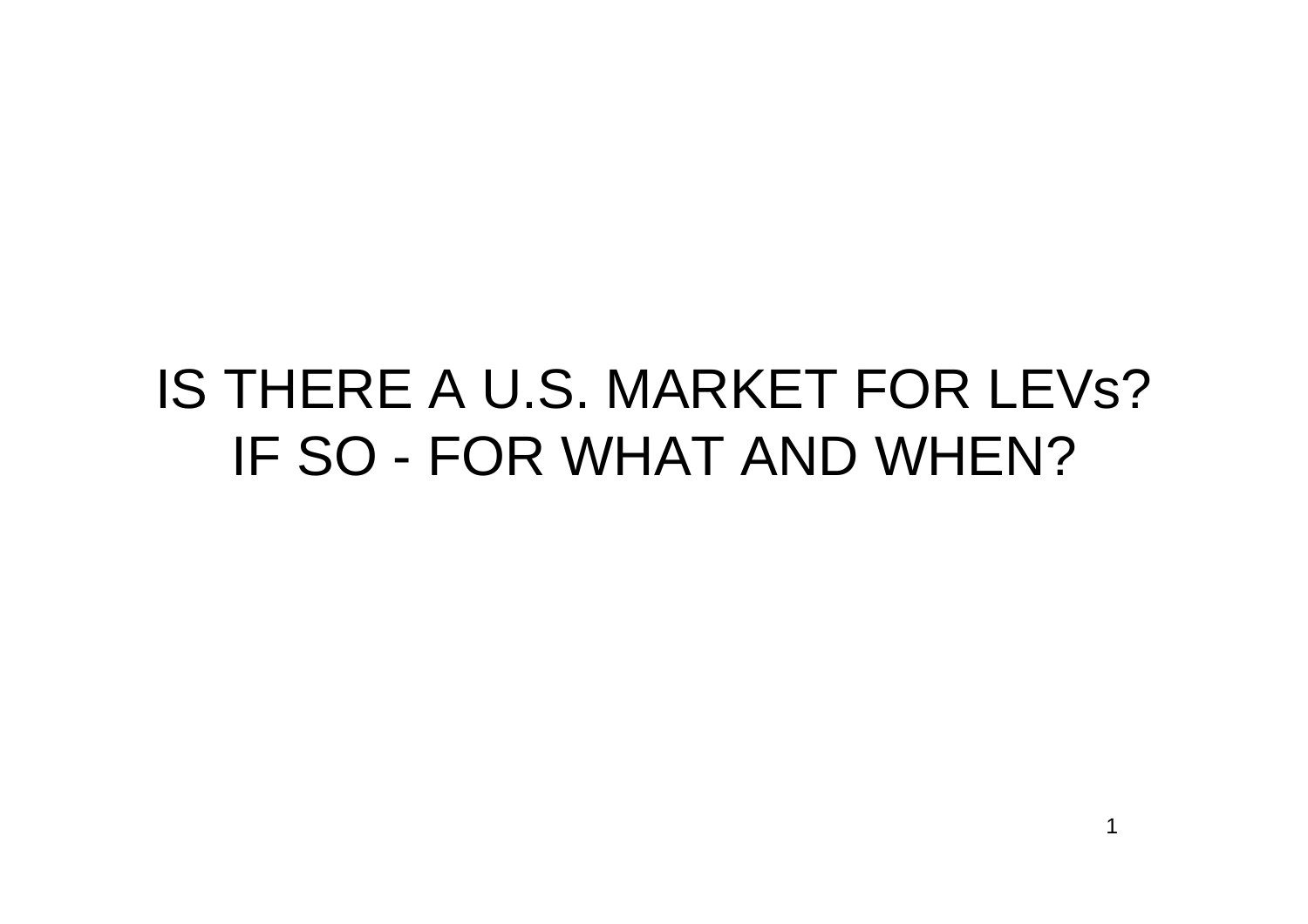# **CHAPTERS**

- 1.Intro
- $\mathcal{P}$ LEVs
- 3. How we represent ourselves today
- 4.What we sell today
- 5. Who are our customers?
- 6. How are electric bikes and adaptable power systems sold?
- 7. Stories from the store
- 8. What is the revolutionary distinction of the electric-assisted bike?
- 9. What is the distinction between a throttled and a pedal-activated electric bike?
- 10. What is the essence of the bicycling experience?
- 11. What reality must we manufacture for?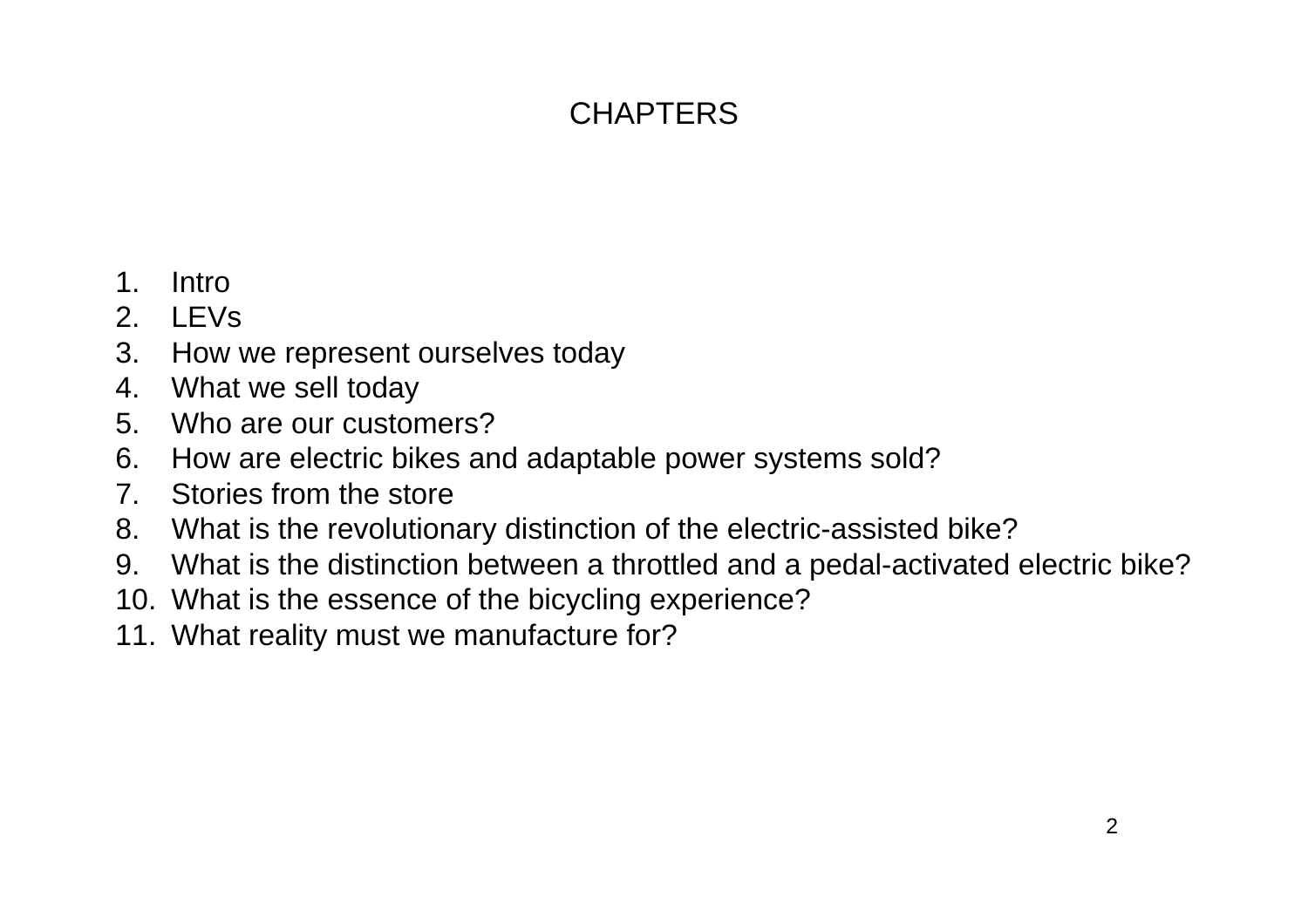#### INTRO

I have been asked to talk about my experience -- over ten years now -- as an LEV dealer in the U.S. As such we are, of course, aware first hand that our market is embarrassingly feeble. That it also appears different from the markets in China, Japan and Europe adds to the discouragement -- at the same time as it may offer some opportunities.

By now industry folks must be asking -- with perhaps consternation and impatience -- whether they are wasting their time. Is the American society such that LEVs shall happen at all? To which my own answer must be: Yes, you shall probably largely be wasting your time and LEVs -- except bikes -- shall not signIficantly happen. The specific conditions (cultural, economical, infrastructural etc) which have made Japan and China significant utilitarian LEV markets and also suggest that a sizable, sophisticated and diverse LEV market may emerge in Europe seem far less present in the U.S.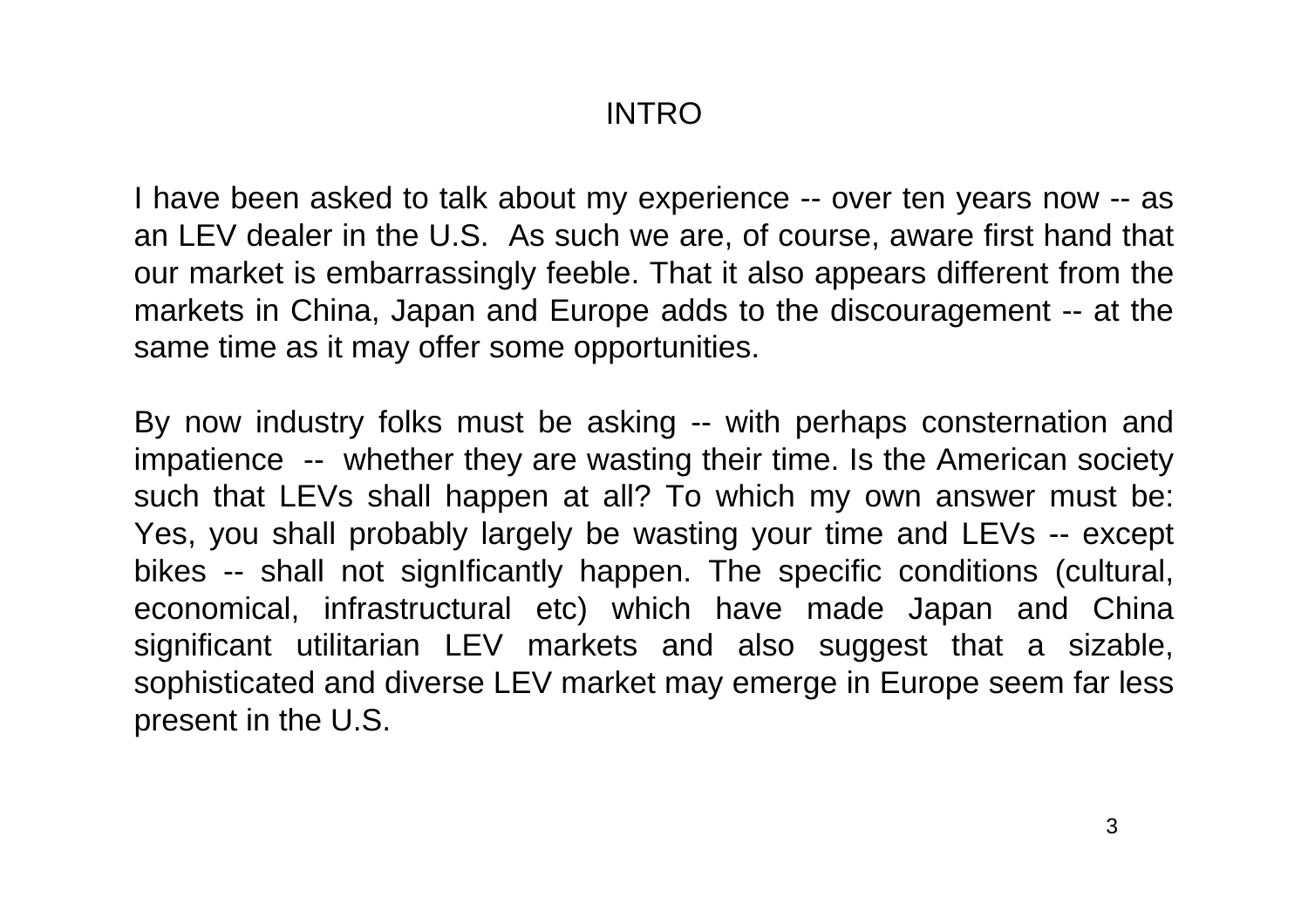#### LEVs

Some years ago we thought that LEVs would take off in the U.S. because rationally LEVs have so much going for them. But I came not from the bicycle industry, not from consumer goods and not from retail -- and was naive. What does rationality and facts have to do with marketing? Not much. While not exclusive to the U.S. of course, affluent (or at least spending-prone) consumers live largely in the make believe world of advertising. So effective is this dominant, rampant consumer culture that the typical consumer is likely to indignantly refute its very existence. And the goal of advertising remains, of course, to make the consumer live vicariously in the product hawked. If the product happens to be beneficial beyond generating sales it is usually coincidental.

And no product is so seductively presented and so addictively embraced as the automobile. The automobile shall remain the dominant mode of transportation until complete gridlock ensues or fuel gets out of reach for the masses. Thereafter people shall probably just sit dumbfounded in their stalled cars. The car is who we are. It is primal, it is tribal: It allows us to forage in seeming safety and comfort. It is the protective cave of our early ancestors -- but now on wheels and with air conditioning. From this perspective switching to a LEV shall seem utterly unthinkable.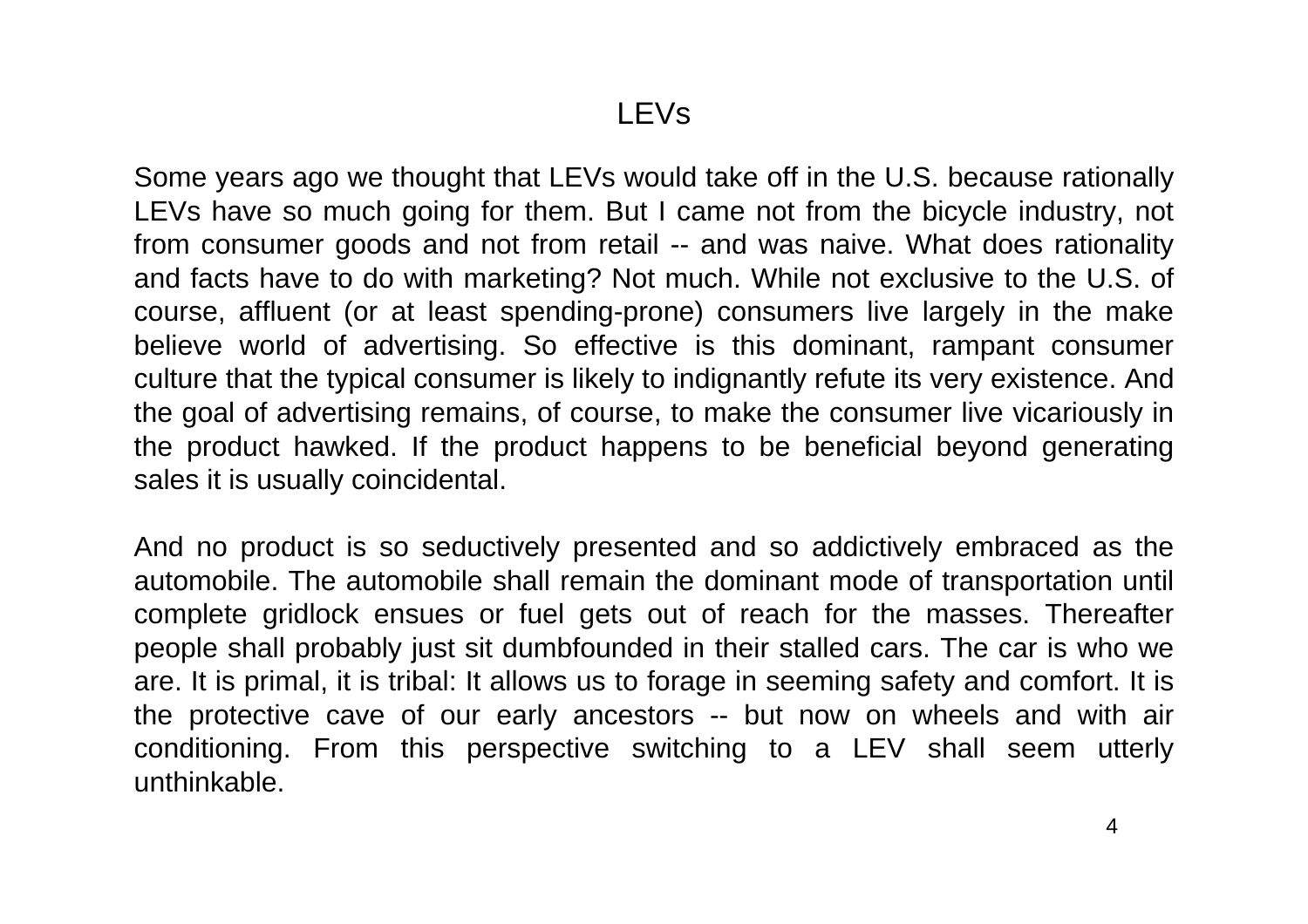# LEVs (Contd.)

That said I'll talk a little about our actual (albeit dismal) hands-on experiences with LEVs. In the '90s we sold a good little moped-scooter developed by Rick Doran, but its sub-30 mph speed and poor range contributed to its commercial demise. The story with subsequent makes and models of moped-scooters has been similar. They now look sharper and are stronger on hills but if the low top speed does not discourage customers, the spotty service support, high price or poor range will. Perhaps the range would not disappoint if it was represented as an honest 10 miles under real-traffic conditions rather than 20-30 miles (typically without explicit mention of the rarified conditions under which such distances were perhaps achieved)?

We did import the absolutely astonishing Swiss Twike three-wheeler but it asks a lot from the consumer and we sold but a handful even in theSeattle high tech boom.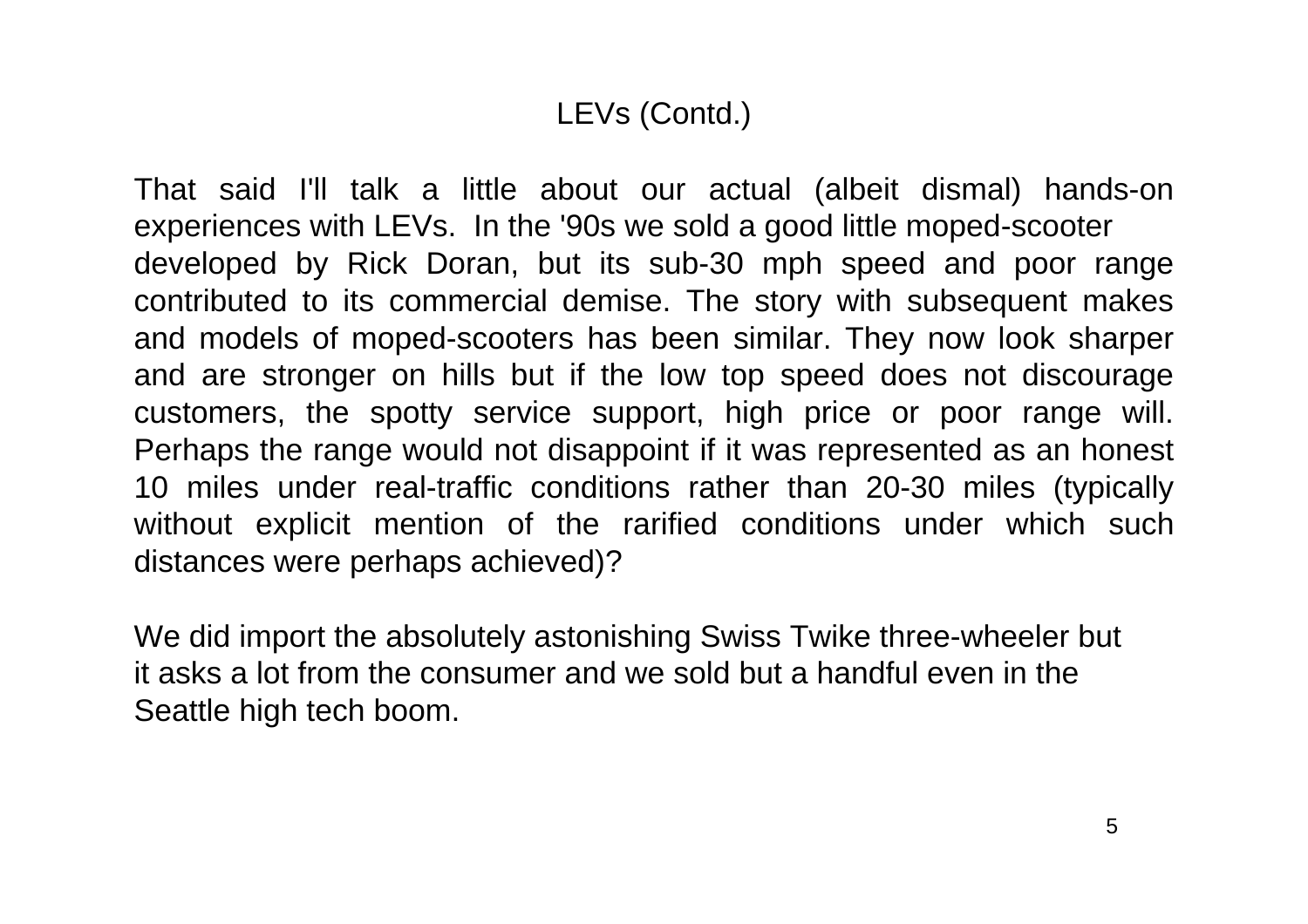### LEVs (Contd.)

Lest you think that what was lacking was marketing and visibility think again. No hype by ZAP, Lee Iacocca and TidalForce did remotely compare with what surrounded the coming of the Segway. TV talk shows were abuzz with celebrities speculating on what "it" specifically might be -- but one thing was clear to their enthralled nationwide audiences: It would completely revolutionize how we move about. I am still waiting ...

In a lapse of judgment we sold mini-scooters for a couple of years. The only argument I can offer in our defense is that we got out quicker than most. The first scooter was a nice little unit but no business can over time count on retailing something at 10 times its manufacturing cost.

Some good attempts were made by us to bring quality scooters to the U.S. market and to provide competent product support and predictable pricing. Of course, even the best among mini scooter designs do suffer inherent flaws relating to safety and hill climbing. Not that it overly matters: Which American consumer will buy a well designed, reliable, well-supported scooter from a shop that can service it when he or she can buy a gleamy, fancy-looking (but of course totally inferior) one at 1/3 the the price on the internet or from a big box store? And in the sweet rush of the purchase who needs to inquire but superficially about service -- as, after all, we prefer for it not to break down or ever require service.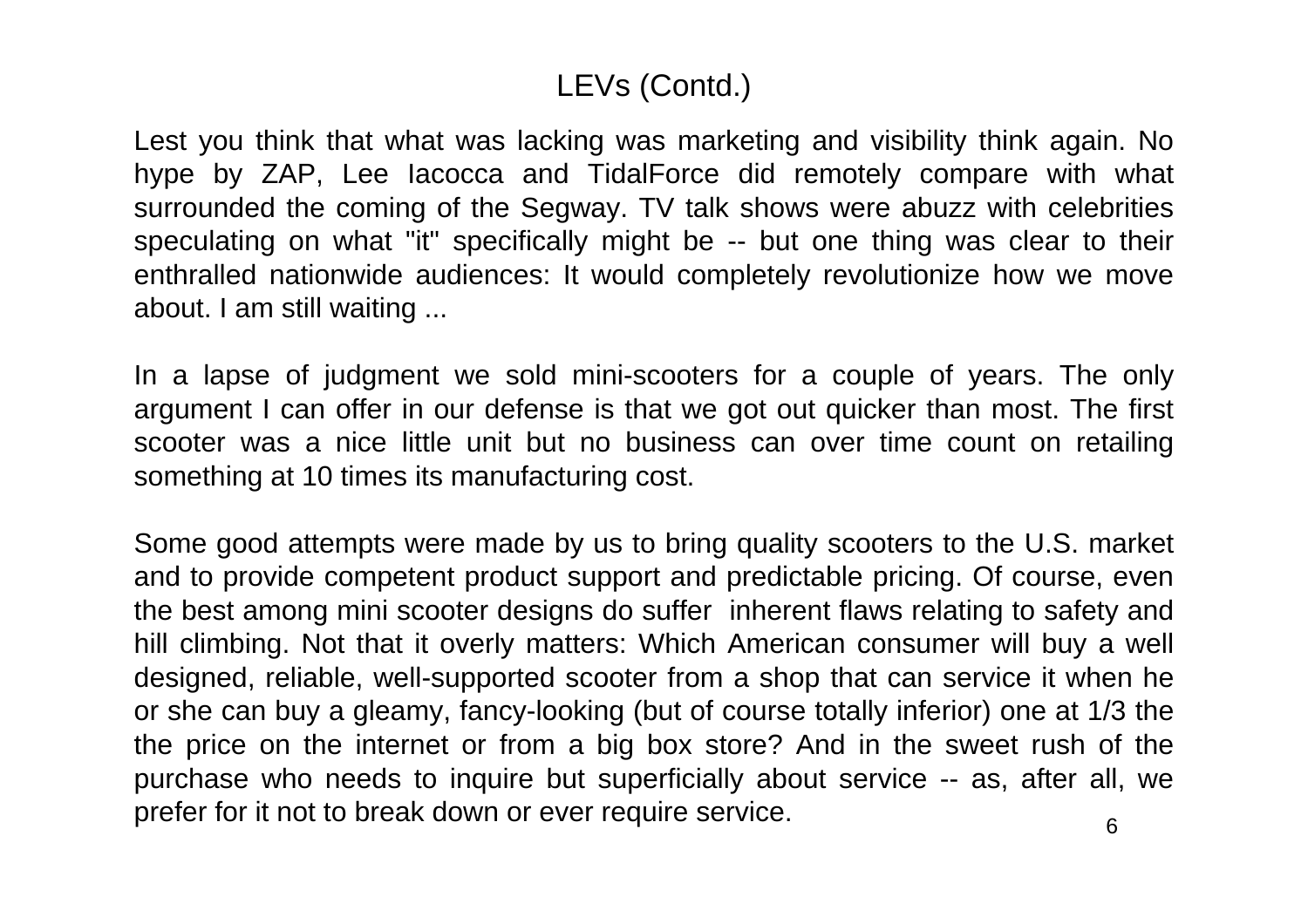# HOW WE REPRESENT OURSELVES TODAY

We are not an electric vehicle shop or even a light electric vehicle shop. One of our two product categories is the electric-assisted bicycle as defined by state and and federal laws.

We are as much about bicycling and human power augmentation as we are about electric propulsion. The most fascinating and promising area to us is to develop vehicles built with human power as an integral design component.

In our view, an electric bike must ride and handle like a pedal-only bicycle (rather than like a moped), including being conducive to pedal als o in power-off mode.

We enjoy the privilege of working closely with world leading manufacturers and hope to continue to assist in bringing outstanding value electric bikes to the North American market.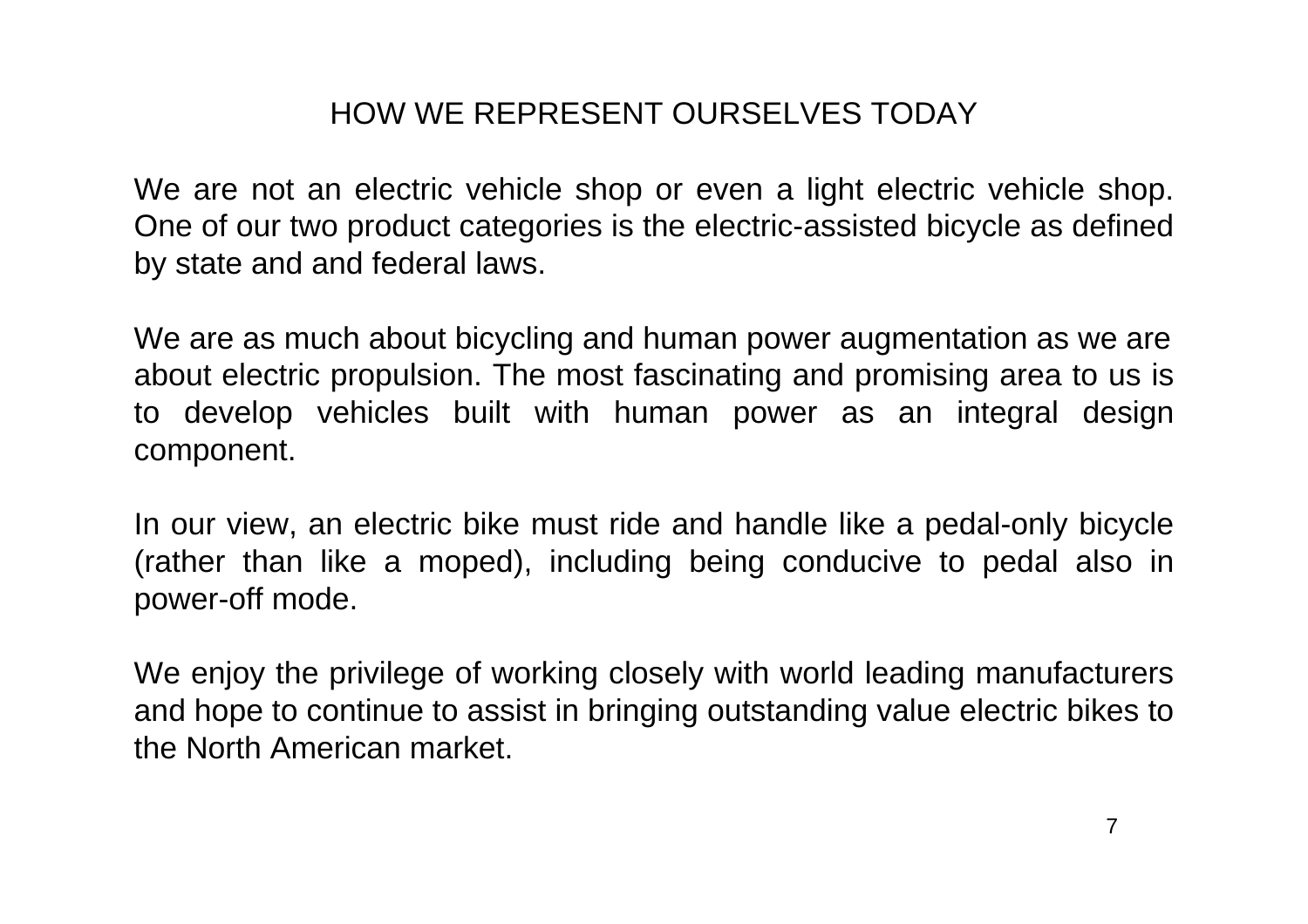### WHAT WE SELL TODAY

The Most Accomplished, Reliable and Well Supported Electric Bikes on the U.S. Market.

In 2002 we had the privilege of introducing a new class of pedal-activated or hybrid electric bikes to the American cyclist. If you have been waiting for an electric bike that is light, quiet, intuitive, that feels and handles like a regular bicycle—while still providing plenty of power for hills—then the Giant Lite may be for you. This exceptional Panasonic-powered model can claim a just-about-100% owner satisfaction rate among our Customers!

Giant's new SuedeE offers quality, performance and style at an unbeatable price. This light, cruiser style model incorporates a smooth and quiet hub motor of U.S. design produced by Sanyo, a large capacity NiMH battery for great range and Giant's patented VPC control system that offers an instant choice between pedal-activation, boost and throttle-only cruise control modes.

The eZee is the throttle-operated bike that we have worked for years to bring to the U.S. market. Four distinct models were introduced to the U.S. market in January 2006. Our initial experience could not possibly be more favorable.

Today we offer only bikes with NiMH (Nickel Metal Hydrid) and Li-Ion (Lithium-Ion) batteries.

We carry only one make of adaptable power system: the outstanding BionX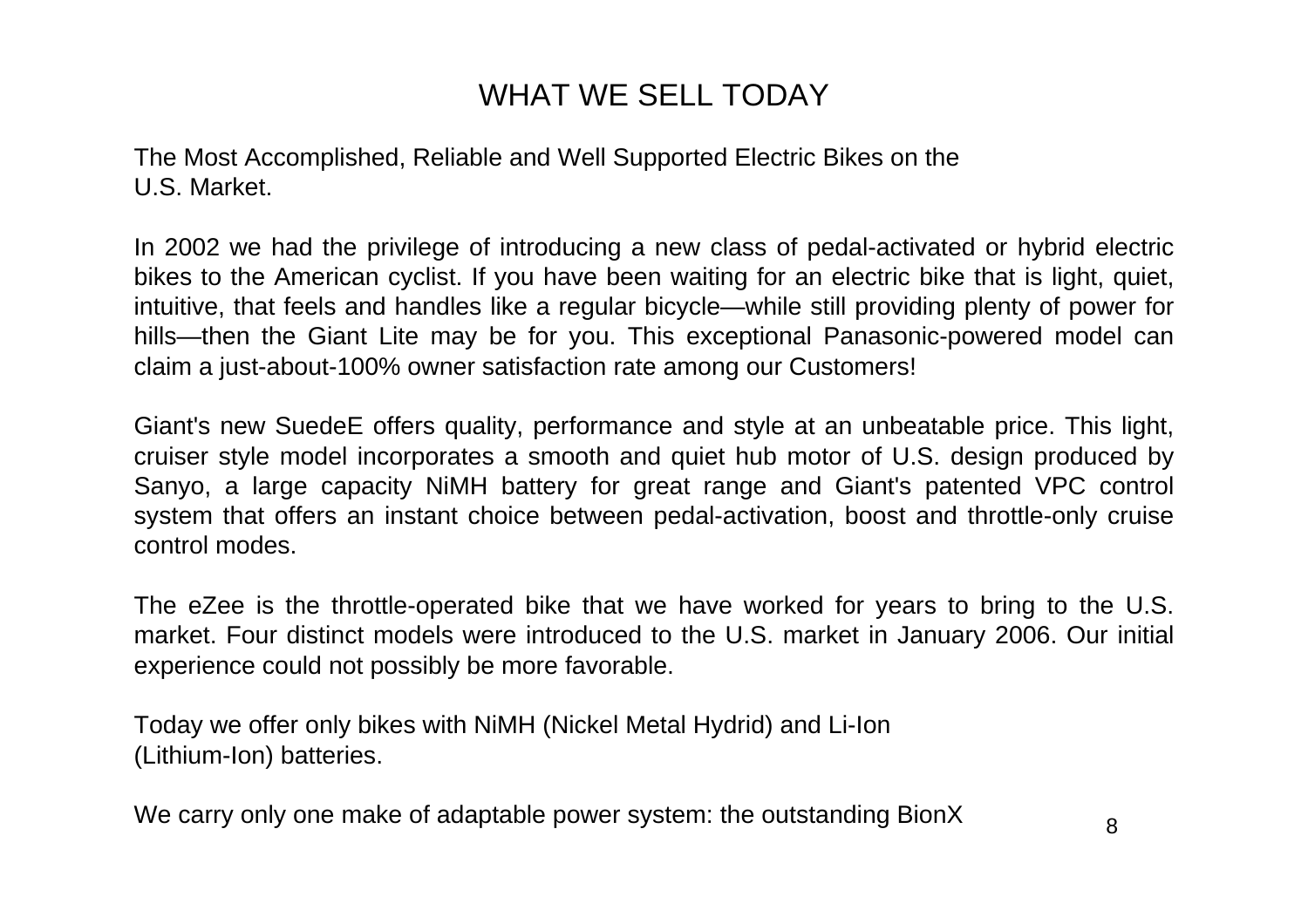#### WHO ARE OUR CUSTOMERS?

Early industry spokes per sons proclaimed t hat electric bikes would be for students, retired folks, and environmentalists. I n our view students will probably continue to walk on campus and the American E xperience includes them buying a car as soon as they can (I f not sooner). However, f aculty and staff do buy electric bikes. As far as older customers electric bik es ar e not lined up outside retirement homes. However, active early retirement individuals and couples buy electric bikes. Polls sugges t that about 70% of Americans refer to thems elves as environmentalists. It is all in the definition, of cours e. We suspect that many electric bike riders care deeply about the environment but our customers rarely identify themselves as environmentalists.

Most of our customers are perfectly capable of pedaling a regular bicycle. They typically buy an electric bike because they recognize it as a distinct new vehicle category, that offers most of the advantages of the pedal-only bicycle and fewer of its shortcomings. Many electric bike customers are fit or fairly so. Fortunately, t he electric bike also uniquely provides a safe, manageable and enjoyable riding experience for persons, who want to get in shape, have some injuries and disabilities or have not ridden a bicycle for years.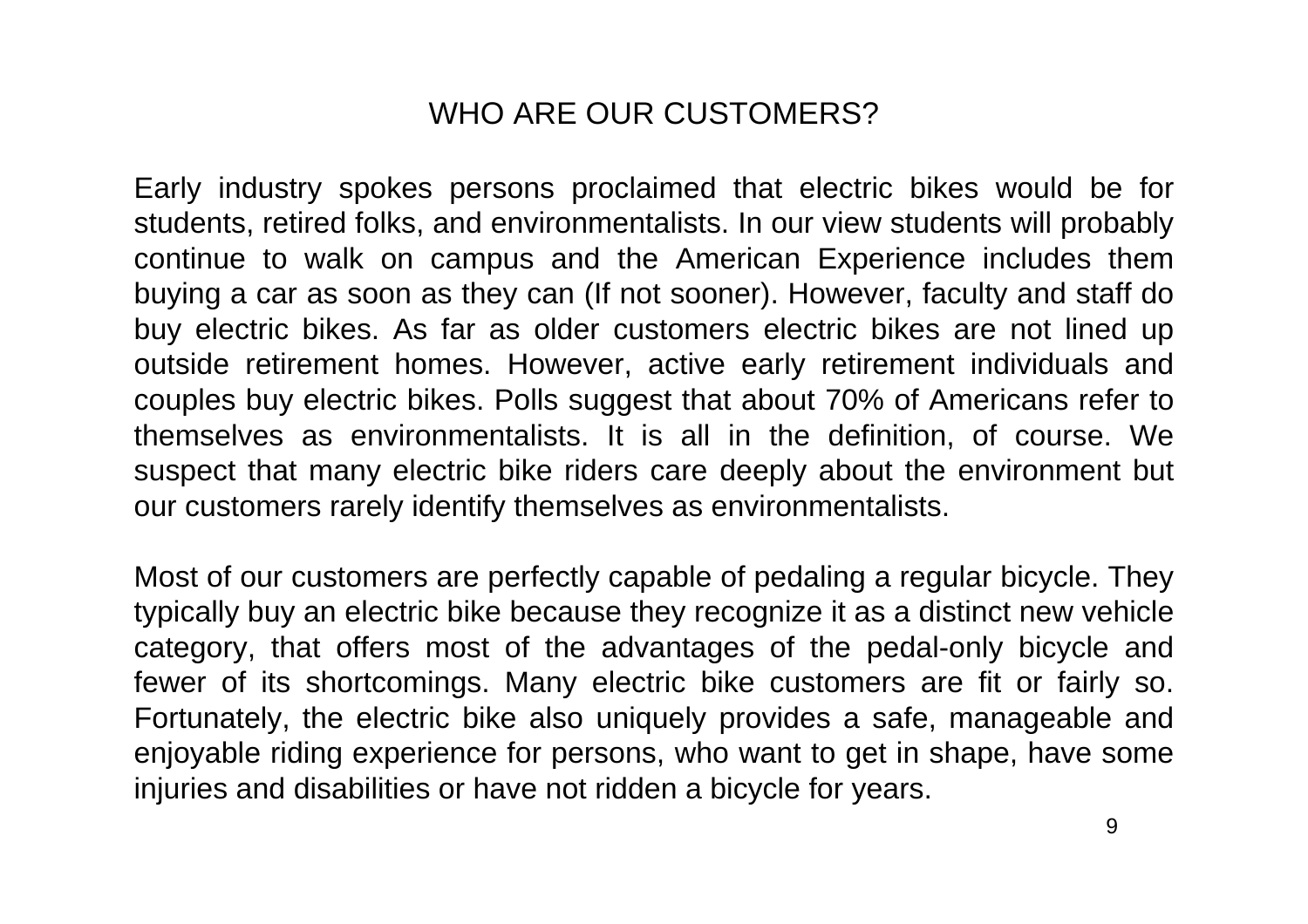### WHO ARE OUR CUSTOMERS? (Contd.)

Customer reasons given for acquiring an electric bike include motivation, health, fitness, gliding up hills with ease, keeping up with riding partners, assuring an appropriate level work out including optionally arriving without a single bead of perspiration on one's brow, ease of parking, saving money, cutting down on car trips, concern for future generations, fascination with advanced technology and the satisfaction of making a purchase of great value.

However above all our customers talk above all of the sense of joy, excitement and fun the actual riding of the electric bike offers them.

What about demographics such as gender, age, education and income? About 43% of our customers are women. Some of our most accomplished, and serious riders are of course women. We do sell electric bikes to customers in their 20's and to some in their 80's. The largest age group consists of active, independent-minded, middle-aged folks. We have many highly educated customers, although it would seem that no advanced education would be required to discern the obvious benefits of the electric bike.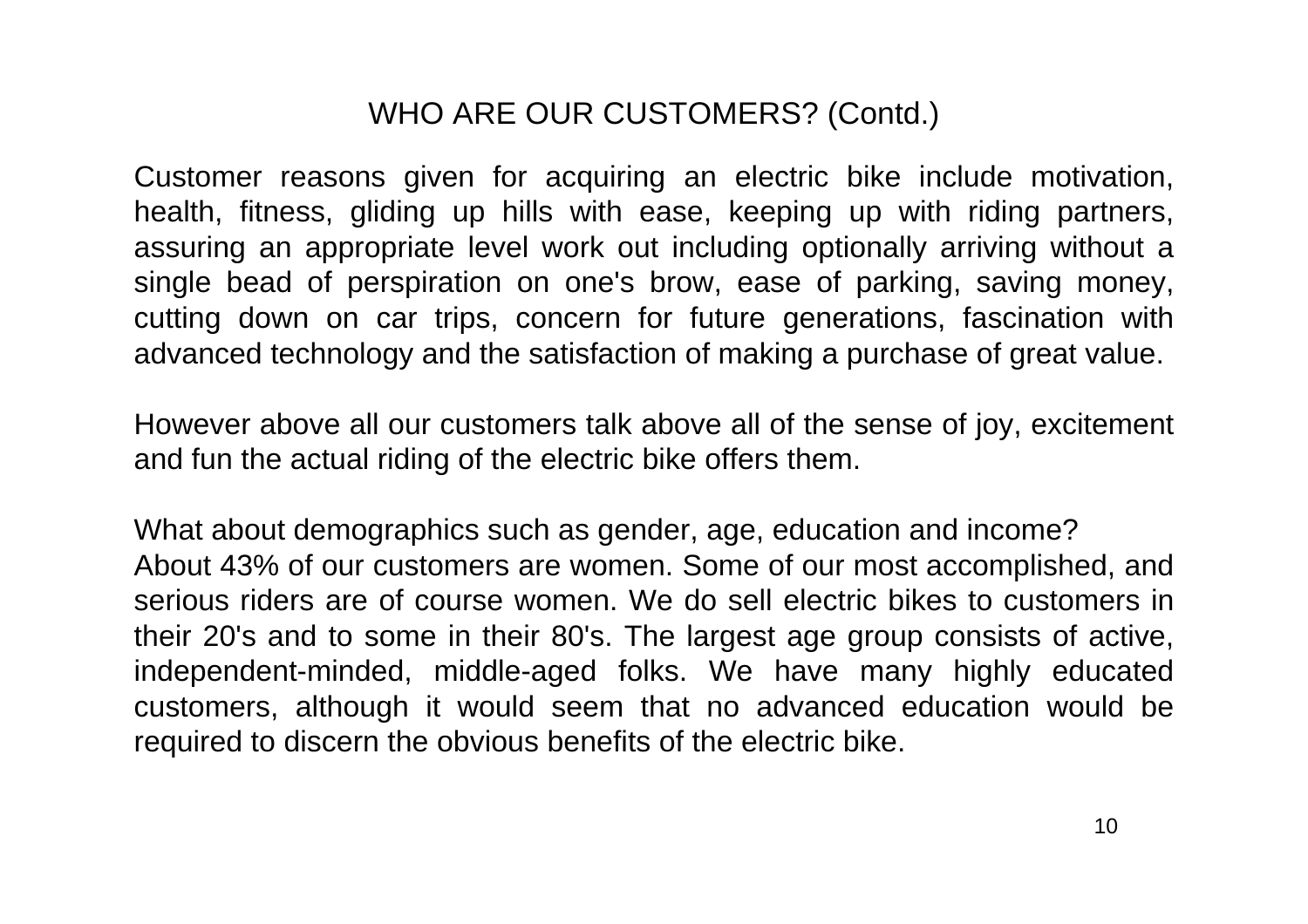### WHO ARE OUR CUSTOMERS? (Contd.)

It is not our business to ask our customers to fill out data cards checking off items such as their income bracket. We can only guess that a few electric bike riders may be wealthy. We know for sure that some are of modest means (as we own electric bikes ourselves). Household income is probably not a significant factor when considering that our high quality, low maintenance electric bikes start at \$1,000.

What can be said about owner satisfaction generally in the U.S.? Mixed at best considering the several inferior, hyped and poorly supported makes/models on the market. However, our company can claim an owner satisfaction rate of just about 100% over the last few years.

As we do not advertise much (beyond our highly visible web sites) it takes customer motivation and initiative to find us (while, of course, word of mouth has grown a major factor in our favor). Most customers contact us because they suspect that an electric bike may enhance their lives long after the blush of the original purchasing experience has paled. Fortunately, we don't get many impulse buyers.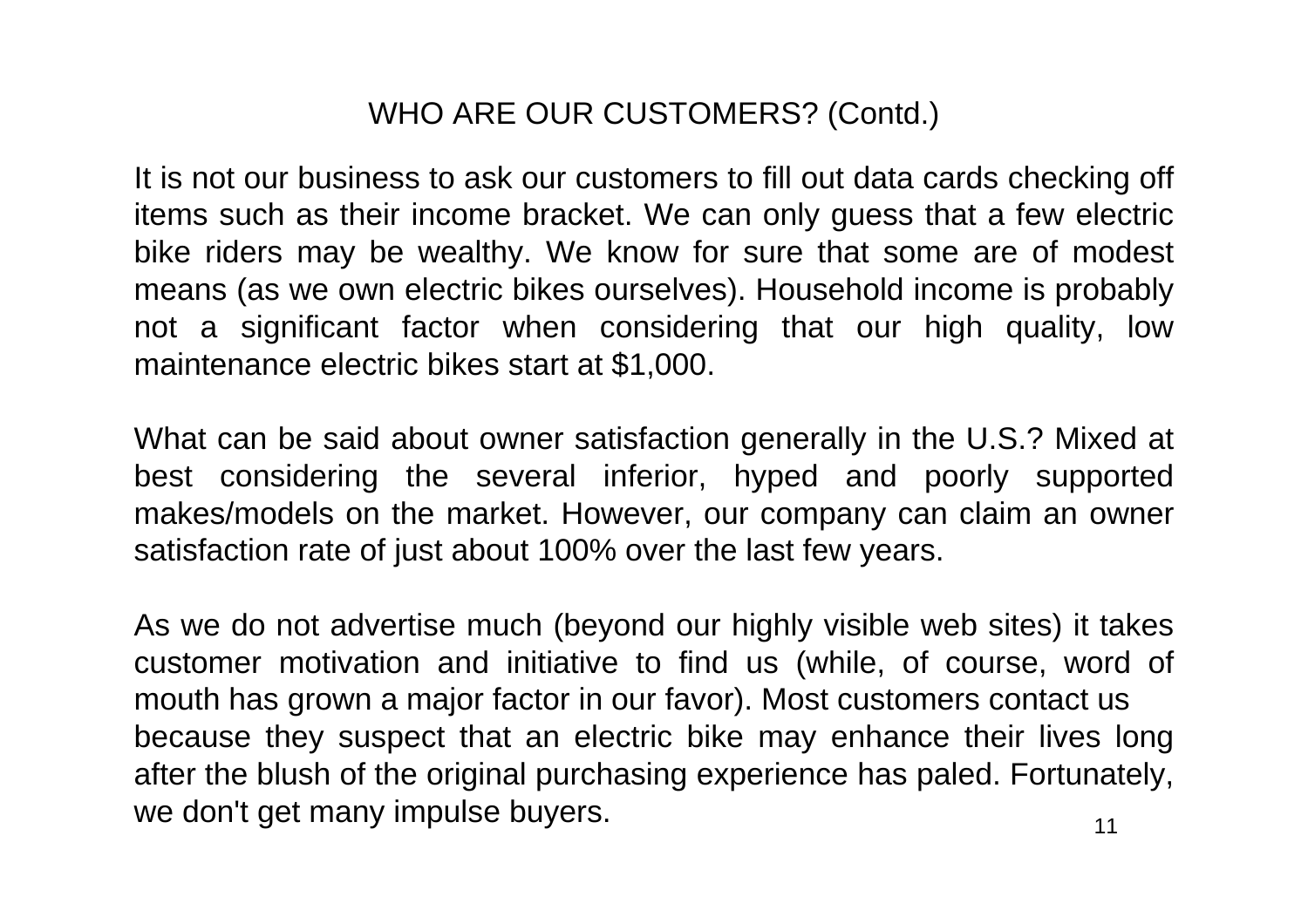#### WHO ARE OUR CUSTOMERS? (Contd.)

Everybody(?) knows what a pedal-only bicycle is, some know what a moped or a motorcycle is but very few know what in particular a pedalactivated electric bike truly offers. We work to assist the prospective customer to first determine whether the electric bike might meet his or her individual expectations. If that seems the case we assist the customer with the selection of a make/model that shall best meet his or her riding style, uses, and budget. This usually takes several calls, emails, or visits. Customers who buy in this deliberate manner end up riding their bikes a lot and being pleased with their choice.

We do expect that the electric bike shall increasingly gain acceptance by an exceptionally broad range of individuals. Our product line does already now accommodate many different riders, a variety of uses and budgets.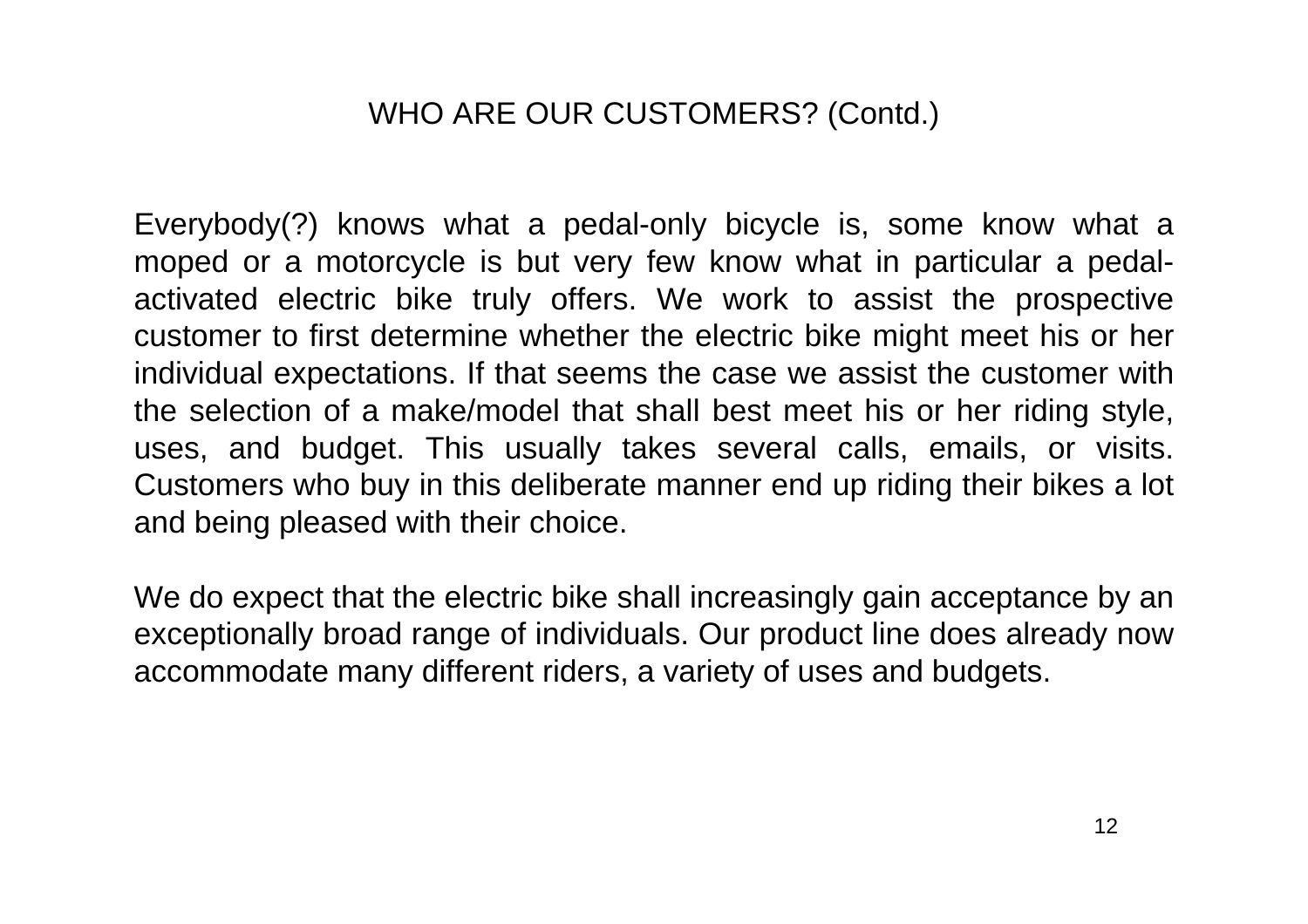#### HOW ARE ELECTRIC BIKES AND ADAPTABLE POWER SYSTEMS SOLD?

All of t his either adds up to a serious problem that is going to take some doing to rectify or perhaps it may just be dismissed as t ypical for some new products in some new markets?

Be the above as it may, dealers who do adequately assemble and service electric bikes f all in two categories: Bike shops and specialty shops.

A web search indicates that hundreds of bike shops sell electric bikes. But based on how hard it is for prospective customers to buy an electric bike locally one must conclude that very few shops actually stock them and we do know that those who do, usually sell only small numbers. The reasons here fore are as numerous as they are obvious. Bike shops are of course in the business of selling and servicing pedal-only bikes and change is difficult for many of us. Far from all bike dealers did initially embrace the e.g. mountain bike, BMX, the twist grip shifter etc. Bike mechanics cannot be expected to be familiar with electric drive systems. And it is not clear to them that quality electric bikes require very little service of the drive system, while they have heard correctly that most electric bike brands so far do develop frequent drive system problems.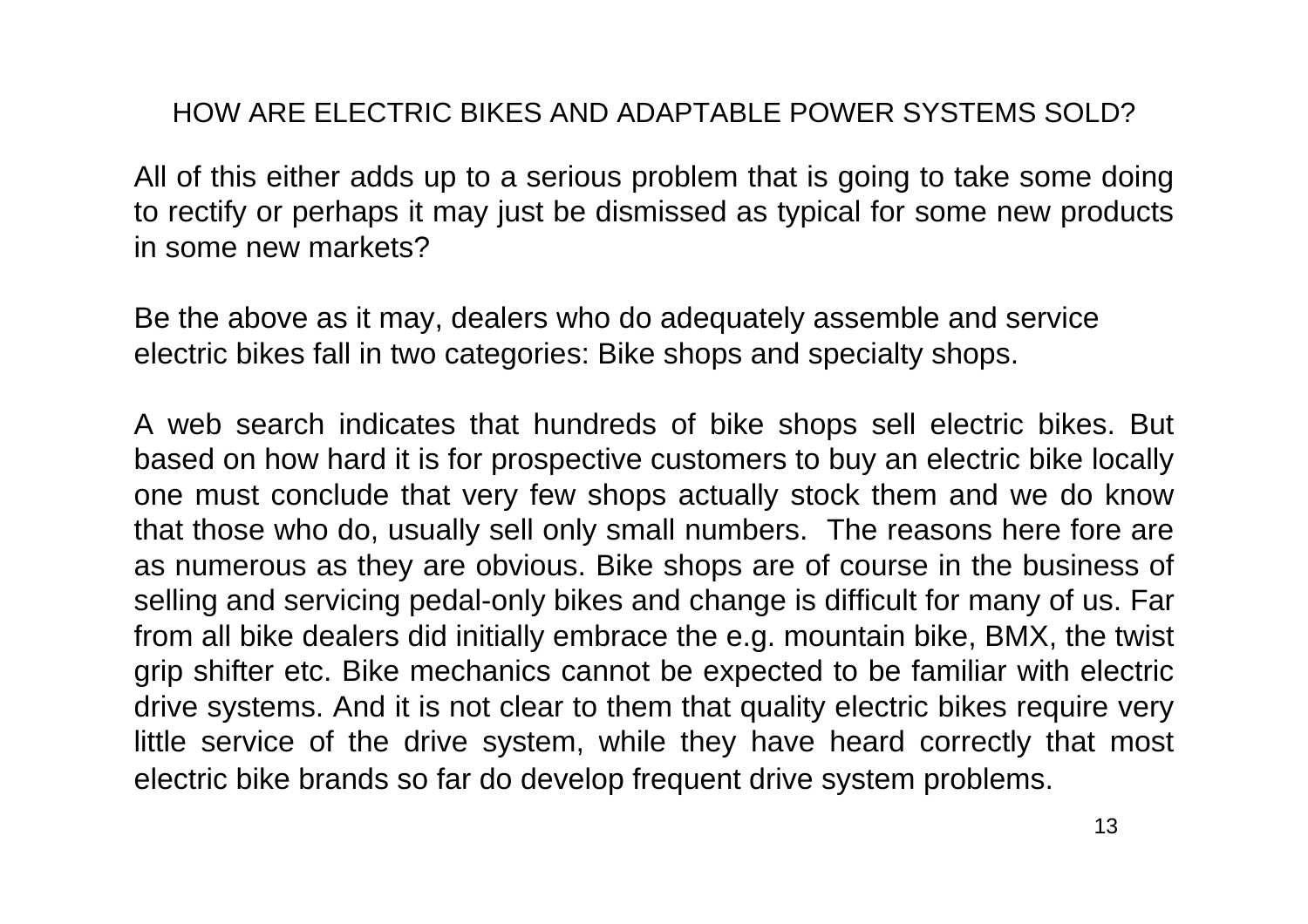Electric bikes are also often low-end bikes with an electric drive system and all bik e shops do not enthusiastically service mass market specs bikes. Bike shops owners are typically not familiar with what an outstanding electric bike uniquely offers. Many we talk to do not yet realize that e.g. pedal-activated bikes must be pedaled for the motor-assist to kick in, i.e. anyone riding one is still a cyclist. But above all it is -- for now -- a matter of clashing cultures. The bik e industry has, of course, since long been heading toward ever lighter weight, advanced componentry, more gears and an incredible selection -- while electric bikes are comparatively, few gears, rarely that cool and with very few models to choose from. As far as closing electric bikes sales a bike shop needs above all one sale person who is personally enthused about the electric bike. Otherwise the prospective customer shall feel like a a second class citizen merely fo r coming in and asking for an electric bike.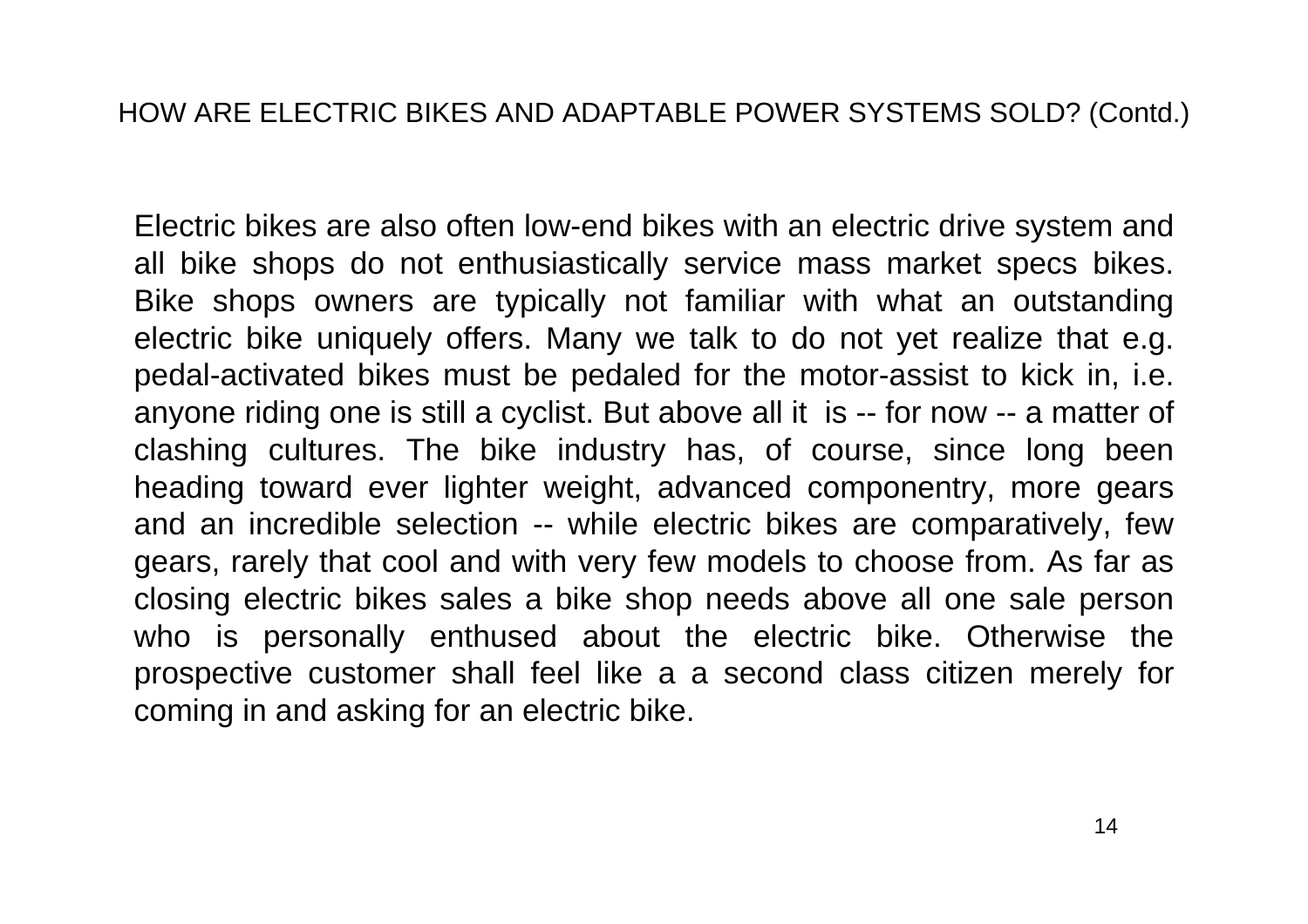A web search for brick-and-mortar, full service specialty dealers brings up perhaps a dozen and the leading ones still only sell a few hundred electric bik es each annually -- a good percentage shipped throughout the country. In addition to electric bikes most sell scooters and some sell non-electric folders. The owners of these stores do typic ally not come from the bike industry but from backgrounds as varied as their motivation for engaging in this quaint pursuit. A few of these stores put out a fair message as to what the electric bikes are about, and are -- over time -- primarily responsible for what little visibility the electric bike has gained in the U.S.

It shall be interesting to see whether the specialty store or bike shop shall prevail. Clearly, there is much room and much need for both.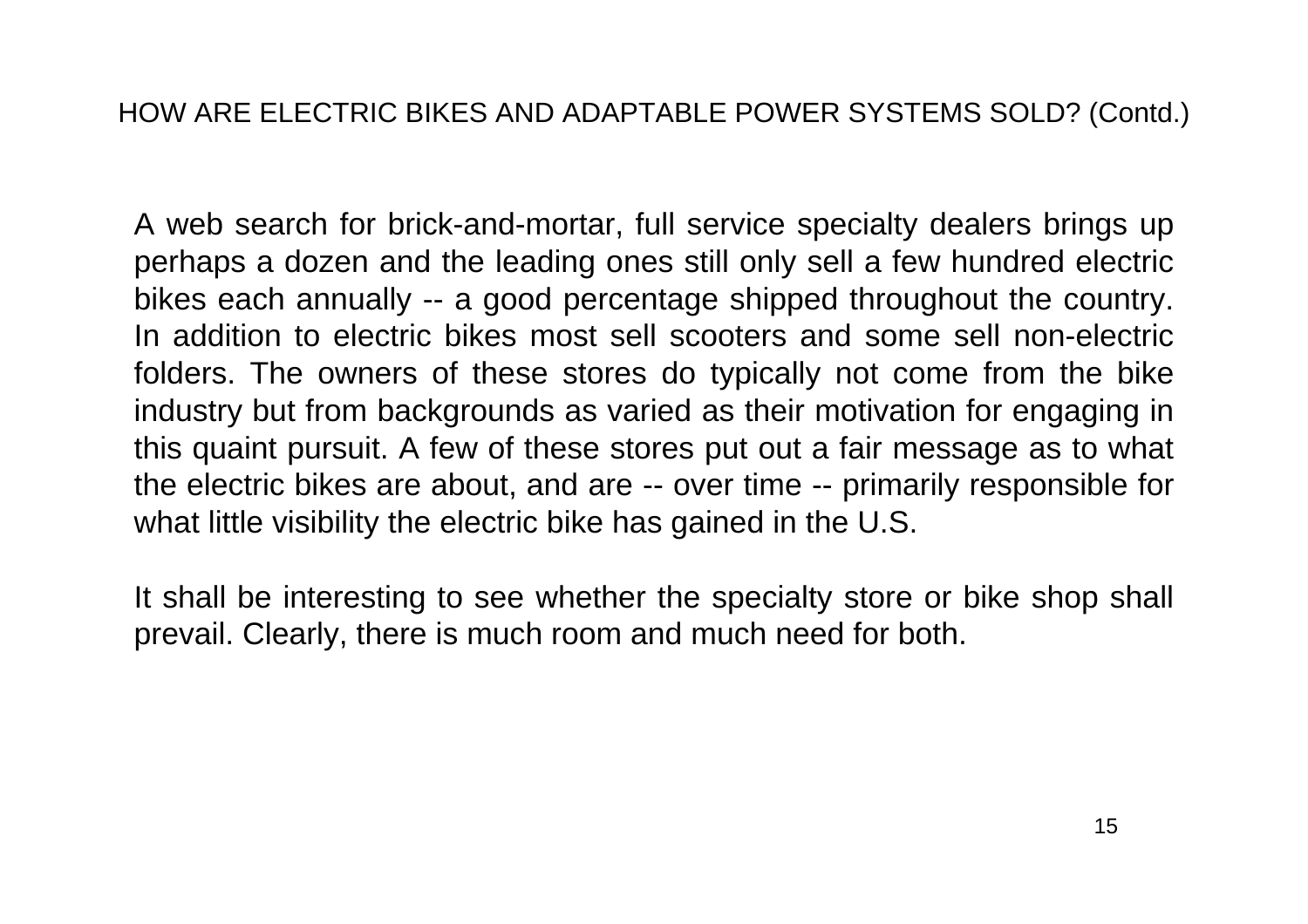# STORIES FROM THE STORE

As mentioned earlier our customers are typic ally educated, reflective and gracious. Never-the-less on the rare occasion we come across consumers who:

# (1)

Demand to know why they should pay \$1,000 for one of our bikes when they can buy another brand for \$379. Do these people also ask the Mercedes Benz dealer why they should pay \$40,000 when they can get another brand for \$7,799?

#### (2)

Want an electric bike that re-charges itself when they pedal -- and mind you there should be no extra effort involved. A significant portion of highschool students clearly fell asleep during science classes. Information that energy losses are dramatic and that a regen function may add only up to 15% to the range is often met with disbelief and dis pleasure.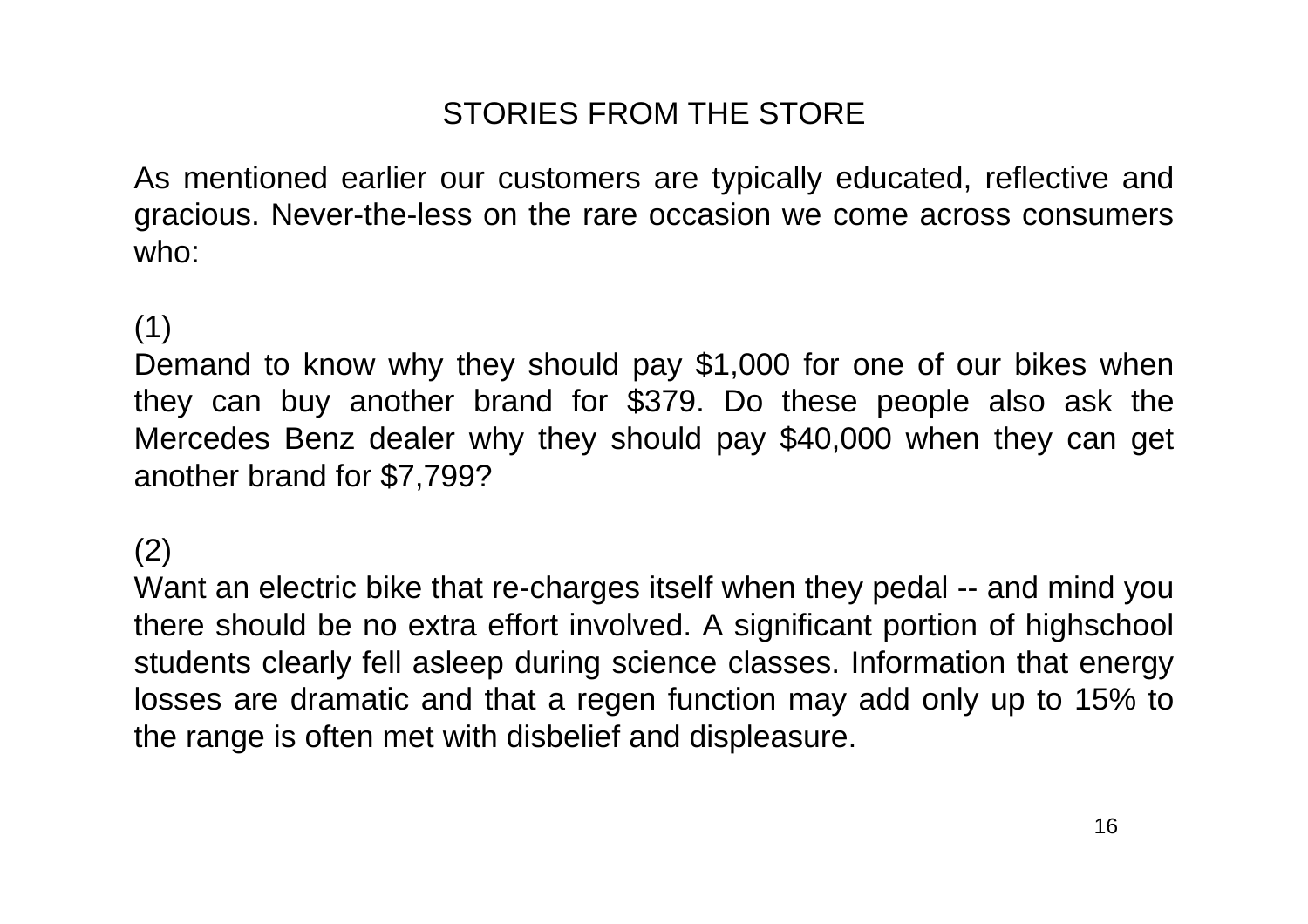### STORIES FROM THE STORE (Contd.)

#### (3)

Lift the electric bike exclaiming: "It is so heavy!" Once I suggested to a prospective customer that an electric bik e shall unavoidably have to weigh more than a regular bike "until manufacturers come up with weightless motors and batteries" to which the person in question replied most pleasantly: "I am sure that shall happen soon!" In a rampant consumer society it is not what is that is. It is what we want it to be that is.

#### (4)

Are dead serious about the fun of buying a bicycle and when they ask "What happens when I ride my electric bike in the rain?" do not want to be told that they get wet. Or when, as most electricity in Seattle comes from hydro power dams, on inquiring "Does not charging an electric bike kill salmon?" they do not want to be asked: "Does switching on the light in your home kill salmon?" or "Does having salmon for dinner kill salmon?"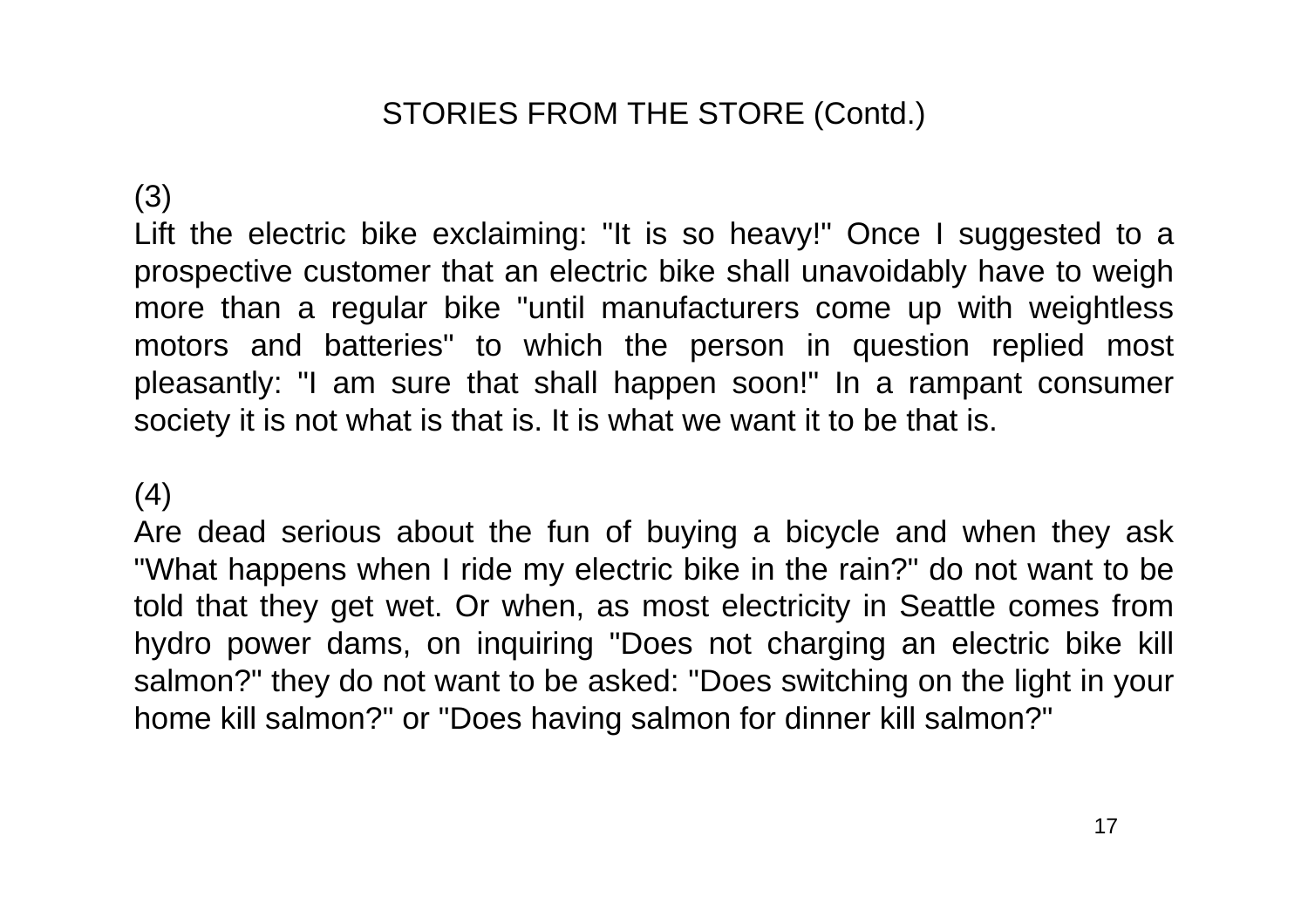#### WHAT IS THE REVOLUTIONARY DISTINCTION OF THE ELECTRIC-ASSISTED BICYCLE?

The Adventure of Human Power Augmentation "Augmentation, not replacement, of human power", "designed as if human power matters", and "hybrid electric bikes"? What are we talking about? We begin by questioning whether one actually wants to take the step from 100% human power as in walking or pedaling a regular bicycle, to 0% as in driving a motor vehicle. We are not aware of any means of adding power to walking.

If we were to add a human's fractional HP to the 150 HP of a 3,000 lb car the effect would not be noticeable. On the other hand the efficient and light bicycle is ideally suited for hybrid, as in human and machine together, propulsion. Only 80 Watt (746W=1HP) is required to pedal a bicycle at 13 mph on level ground, a task considered non-strenuous and agreeable by most cyclists.

If when biking the course were always level, head winds never stirred, temperatures were always pleasantly cool, and as riders we were forever young, fit, and without ailments or injuries this whole discussion might be superfluous.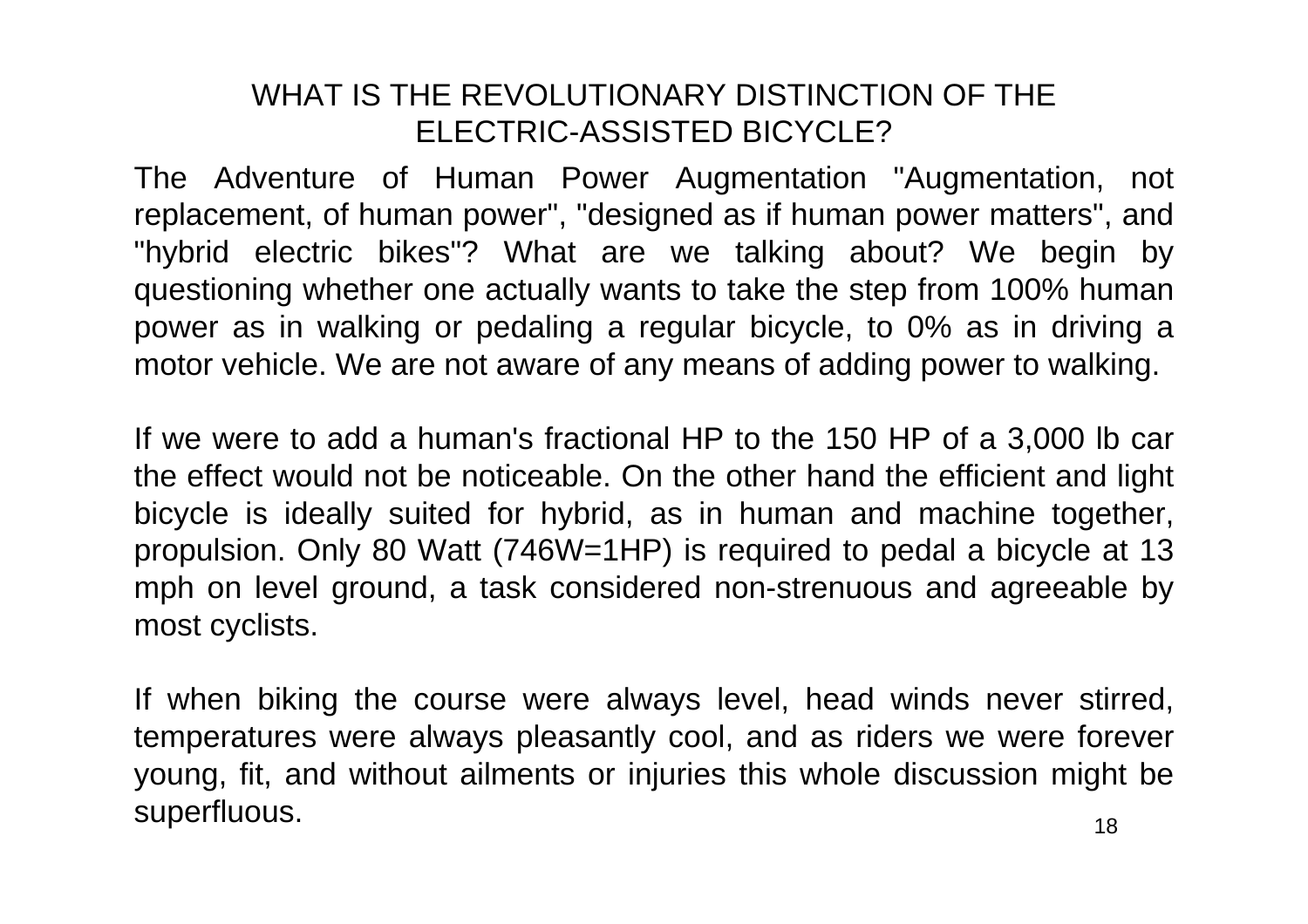#### WHAT IS THE REVOLUTIONARY DISTINCTION OF THE ELECTRIC-ASSISTED BICYCLE? (Contd.)

But as those ideal conditions are only fleetingly enjoyed we realize quickly that we shall need to develop several times 80 W when riding up a moderate hill, and must still accept cresting at reduced speed. The pedaling effort that propels use with ease on level ground has thus become woefully inadequate riding up hill.

In no way, however, do we need to abandon the human power component. We may only need to add a modest amount of motor power for our pedaling again to turn perfectly agreeable. Consequently, the hybrid electric bike is designed around a modest-to-moderate rider input as a partnership component.

The intuitive, pedal-activated system in effect "abolishes head winds", and "flattens hills". We can now ride at that heart rate that our trainer or doctor recommends, or pedal no harder than our recalcitrant knee may allow. We have the option of arriving at our destination after a full work-out, or without a single bead of perspiration on our brow.

No words (at least not mine) can convey the feeling of ease and elation from the instant, seamless power surge experienced once we lightly step down on the pedal. We are gently jolted under way, and quietly we surge down the pavement.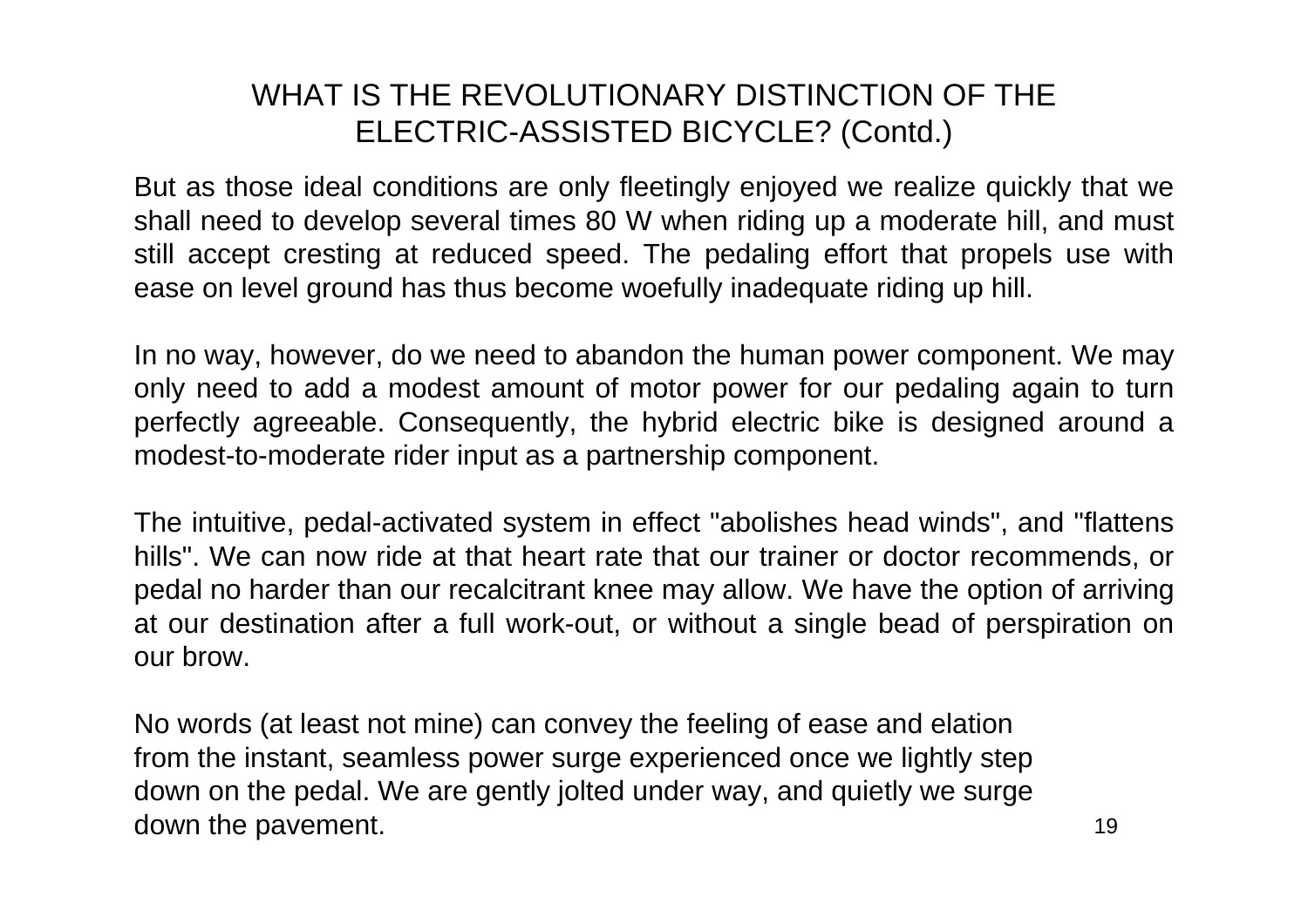#### WHAT IS THE DISTINCTION BETWEEN A THROTTLED AND A PEDAL-ACTIVATED ELECTRIC BIKE? WHAT WE TELL OUR CUSTOMERS:

Throttled versus Pedal-Activated Bikes

We still encounter misunderstanding regarding how pedal-activation works and about its exceptional merit. This stands to reason as throttle control is easily comprehended (i.e. "press here for power and press harder for more power"), while pedal-activation intuitively and seamlessly augments your (under most conditions nominal or light only) pedaling.

On occasion prospective customers assume that throttle control is "better", while our actual experience has shown that when the pedal-activated system is actually experienc ed it is often favor ed by cyclists.

Will Rogers remarked: "It is not what he doesn't know that bothers me. It is what he knows for absolutely sure ... that just ain't so!" Here are our responses to five sometimes held assumptions "that just ain't so":

(1) A throttled bike is more powerful: The power depends on the system's Watt  $(746 W = 1 H)$  and torque ratings, not on the mode of power or speed control.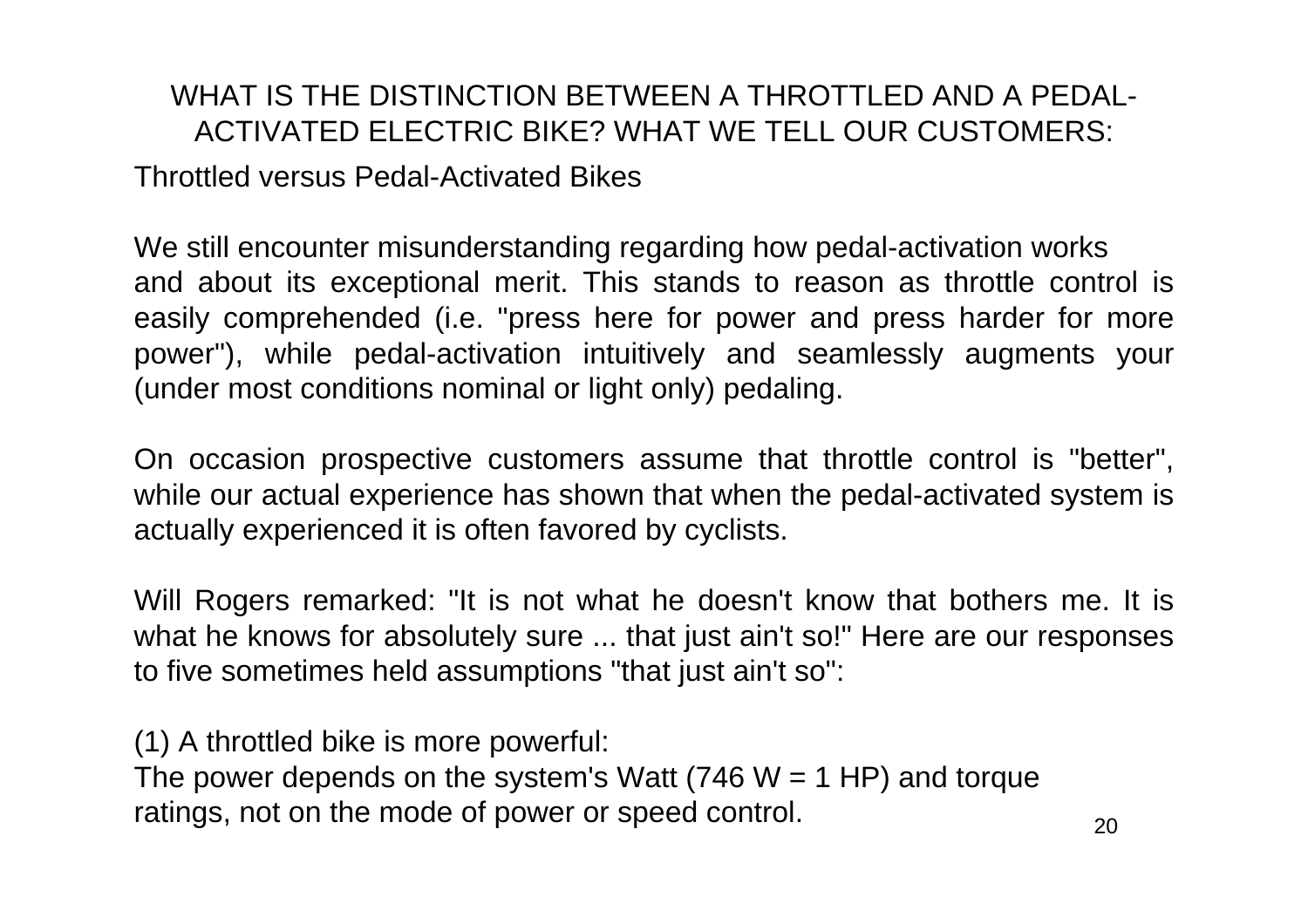WHAT IS THE DISTINCTION BETWEEN A THROTTI ED AND A PEDAL-ACTIVATED ELECTRIC BIKE? WHAT WE TELL OUR CUSTOMERS (Contd.):

(2) A t hrottled bike places the rider in control, while the pedal-activated bikes does not:

The methods of control simply differ.

(3) On a throttled bike you don't have to pedal at all:

But only on level and moderate grade. And, unless t he objective is to not move your legs at all (a curious one for a cyclist) you need only to pedal very lightly for the power to stay on with a pedal-activated bike.

(4) A t hrottled bike does not need to be pedaled up hills:

A throttled bike needs to be pedaled concurrently with the motor on a steep hill—of course, depending on what constitutes a "steep" hill, the power of the bike, the weight of the rider etc.

(5) Pedal-activated bikes are complicated:

Are we clear here what we mean by "complicated"? Certainly not complicated to learn. Does "complicated" imply "complexity", i.e. a lack of reliability, service issues etc? On the contrary—the pedal-activated and dual mode bikes we offer are exceptionally reliable and low-maintenance.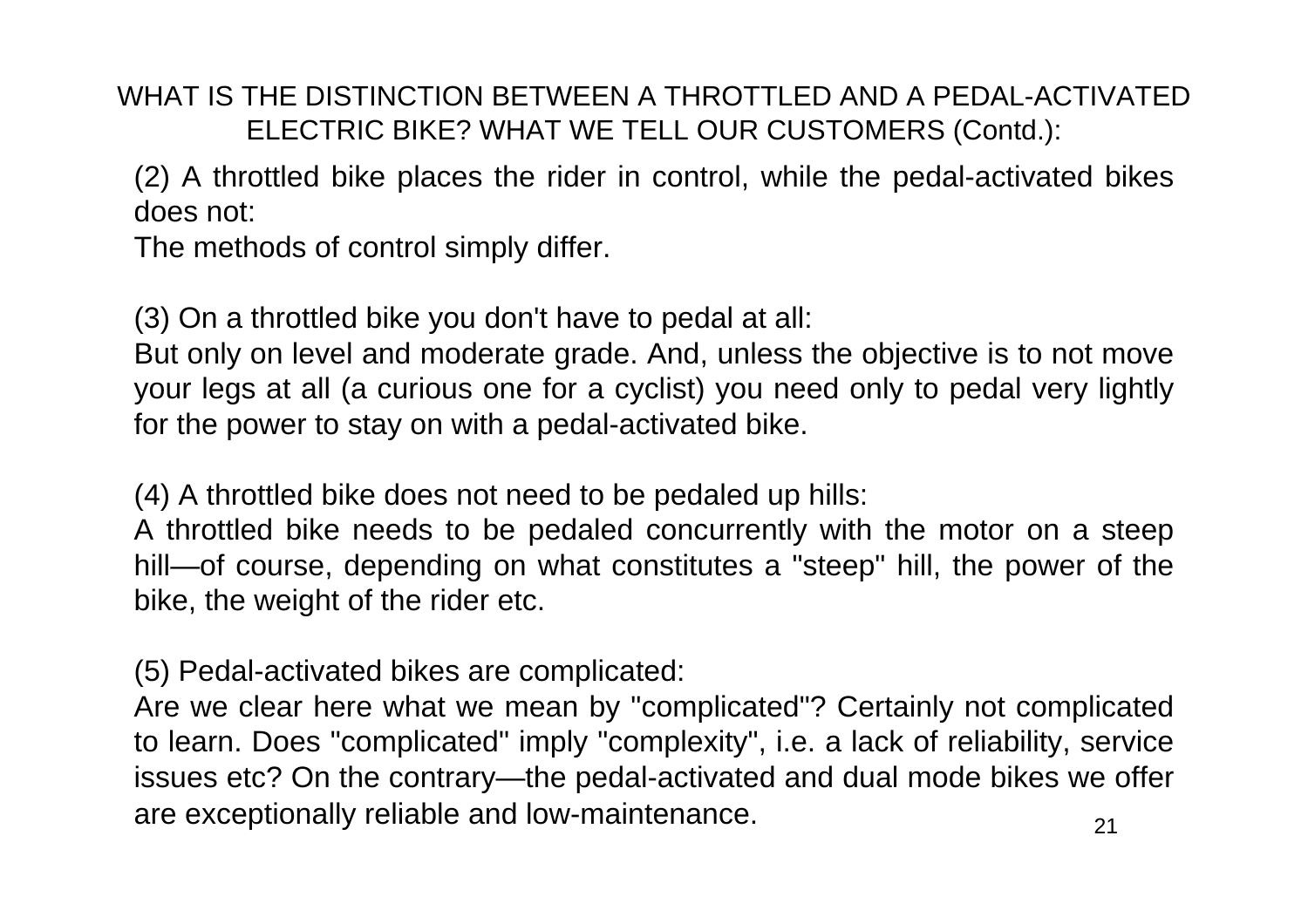#### WHAT IS THE DISTINCTION BETWEEN A THROTTLED AND A PEDAL-ACTIVATED ELECTRIC BIKE? WHAT WE TELL OUR CUSTOMERS (Contd.):

What is meant by "Power on demand" and "Pedal-Assisted"? The term "power on demand" is sometimes used for a throttled bike. We do not use the term because a rider has just as much "power on d emand" with a pedal-activated as with a throttle-controlled bik e. We use the term "pedalactivated" instead of "pedal-assisted" to better describe that the power actually comes on as you lightly step on the pedal. "Assisted" may further imply something auxiliary, while the electric motor o f a pedal-activated bike is up to several times stronger than the average rider.

"Electric-assisted bicycle" legislation in the U.S. does not currently differentiate between throttled-control and pedal-activation. U.S. legislation thus provides a choic e of speed control method and an absurd amount of power (750 W by Federal law) and e.g. 1,000 W in our State of Washington.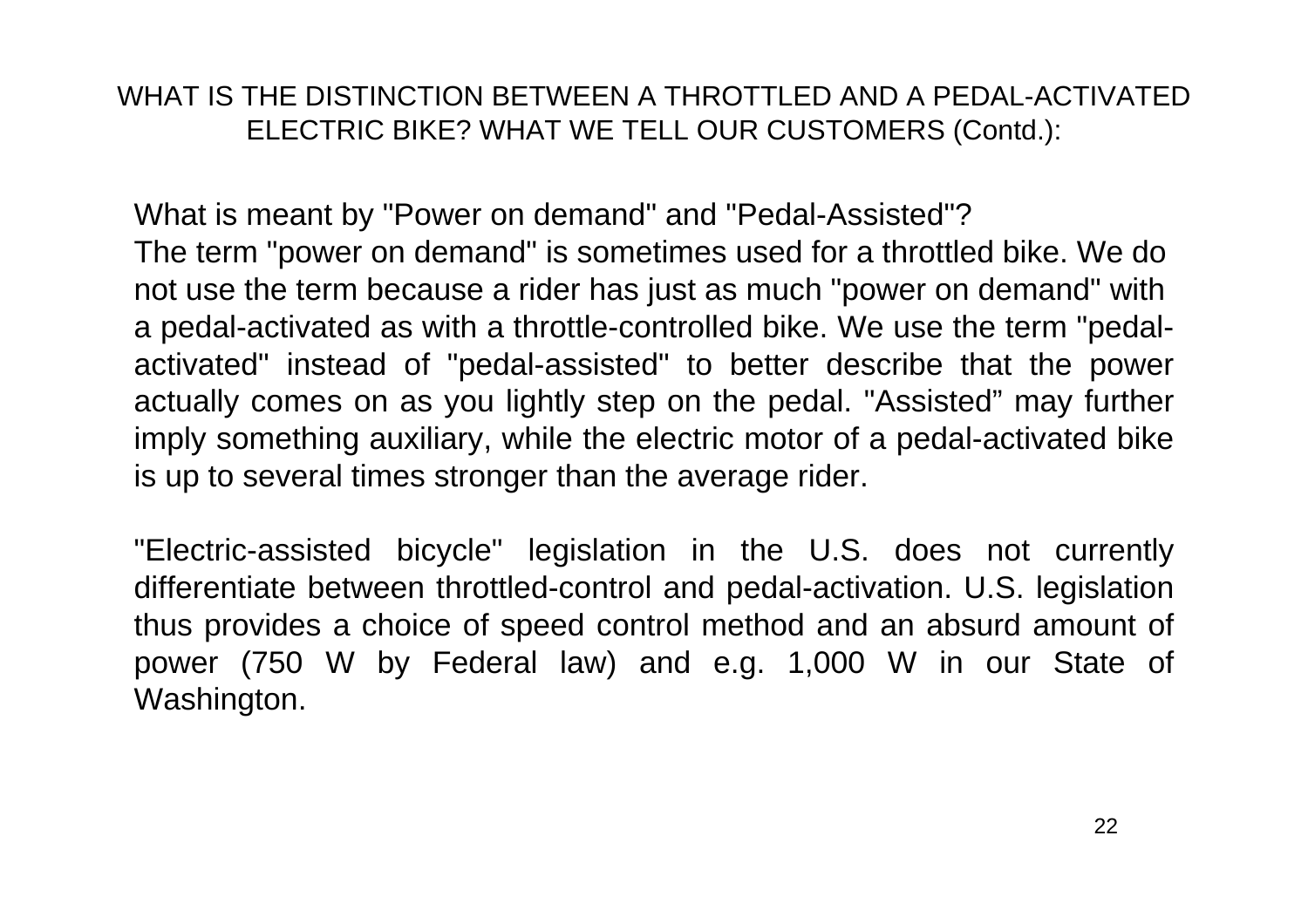#### WHAT IS THE ESSENCE OF THE BICYCLING EXPERIENCE

And what might that be?

The Mystical Bicycling Experience Revealed Compared to the presumptuous car, the humble bicycle costs far less, does not bring on speeding tickets, provides exercise, may be parked free on sidewalks, bestows moral superiority, is efficiently simple, low on maintenance, can save time etc. These can be important, even crucial factors in deciding whether to ride a bike.

But what is the primary attraction, the very essence of bicycling? It is, of course, the mystical experience of actually riding a bike. This experience lies more in the area of poetry than prose, more in art than in science, more with singing in the shower than with watching TV. It can be put in words but perhaps no more effectively than having beautiful music, a gorgeous sunset, or how your dog looks at you put in words. Riding a bike is play, pure fun, and a game. It holds true for someone who has not ridden a bike in a while, and miraculously remains the ever blooming experience of the daily rider.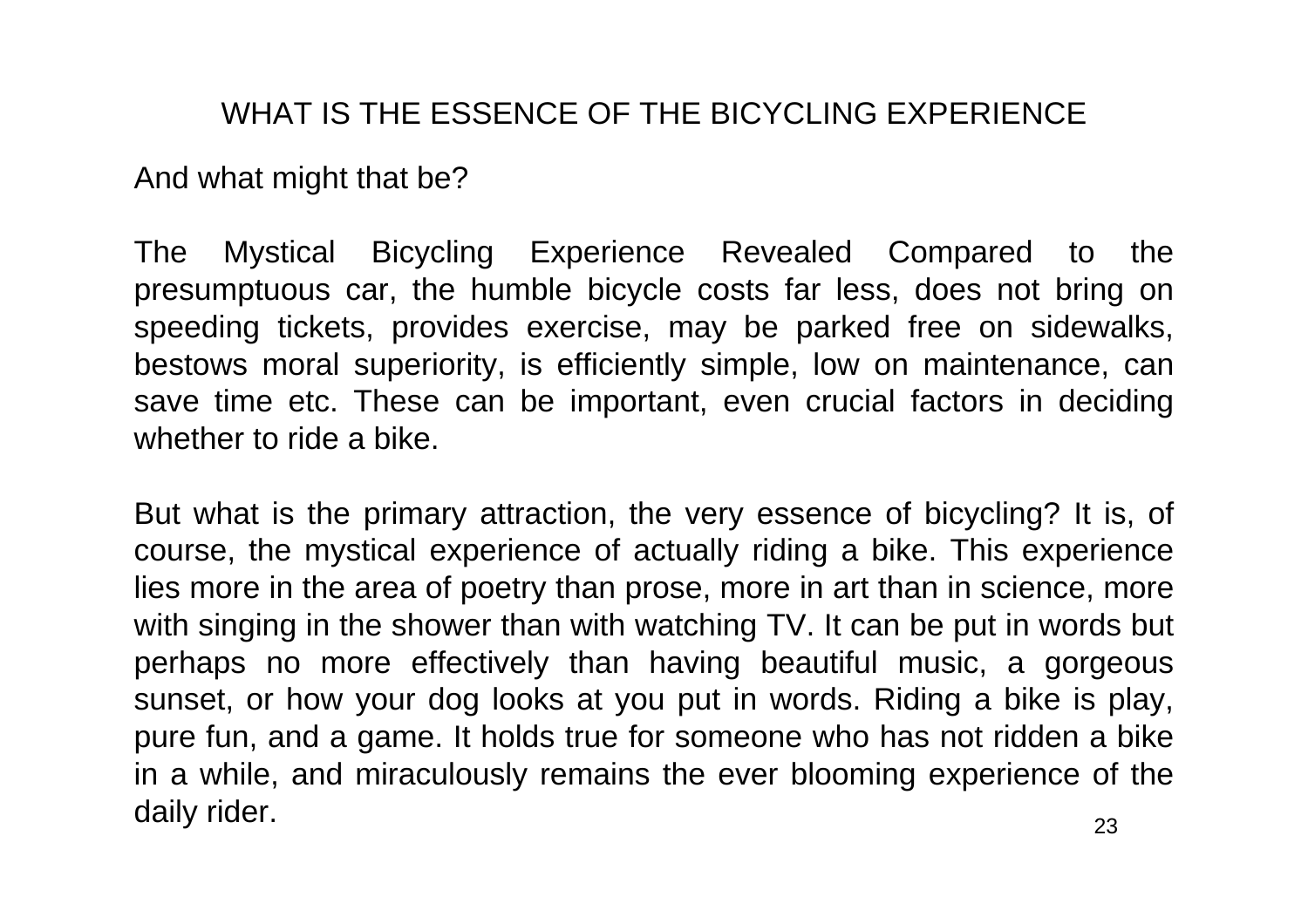# WHAT IS THE ESSENCE OF THE BICYCLING EXPERIENCE (Contd.)

Mount your bike, take a few leisurely pedal strokes, and you'll marvel at how easily and far it rolls (unless, of course, you started uphill). Listen to the gently whirling wheels, and to the light crunching sound of tires on pavement or gravel. Clang your bicycle bell. It does not startle, and does not threaten. It forever announces: "Look Ma, no hands!" Riding unfailingly brings us back emotionally to our early bicycling experience. We will always remember the excitement of mastering (be it after a few bruised knees and scraped elbows) the seeming impossibility of balancing on only two wheels. We will never forget our first new and shiny bicycle (whether in actuality shiny and new or not).

Our first bicycle endowed us with fantastic speed compared to running, allowed us to venture from the neighborhood, gave us our first taste of controlling a moving machine, granted invulnerability from the mean dog down the street, and the first seductive hint of leveraged human power. Bicycling will let us relive our amazement over the effortlessness of just quietly gliding along. When young we told ourselves, on some level: "This is how Life itself will unfold for me!"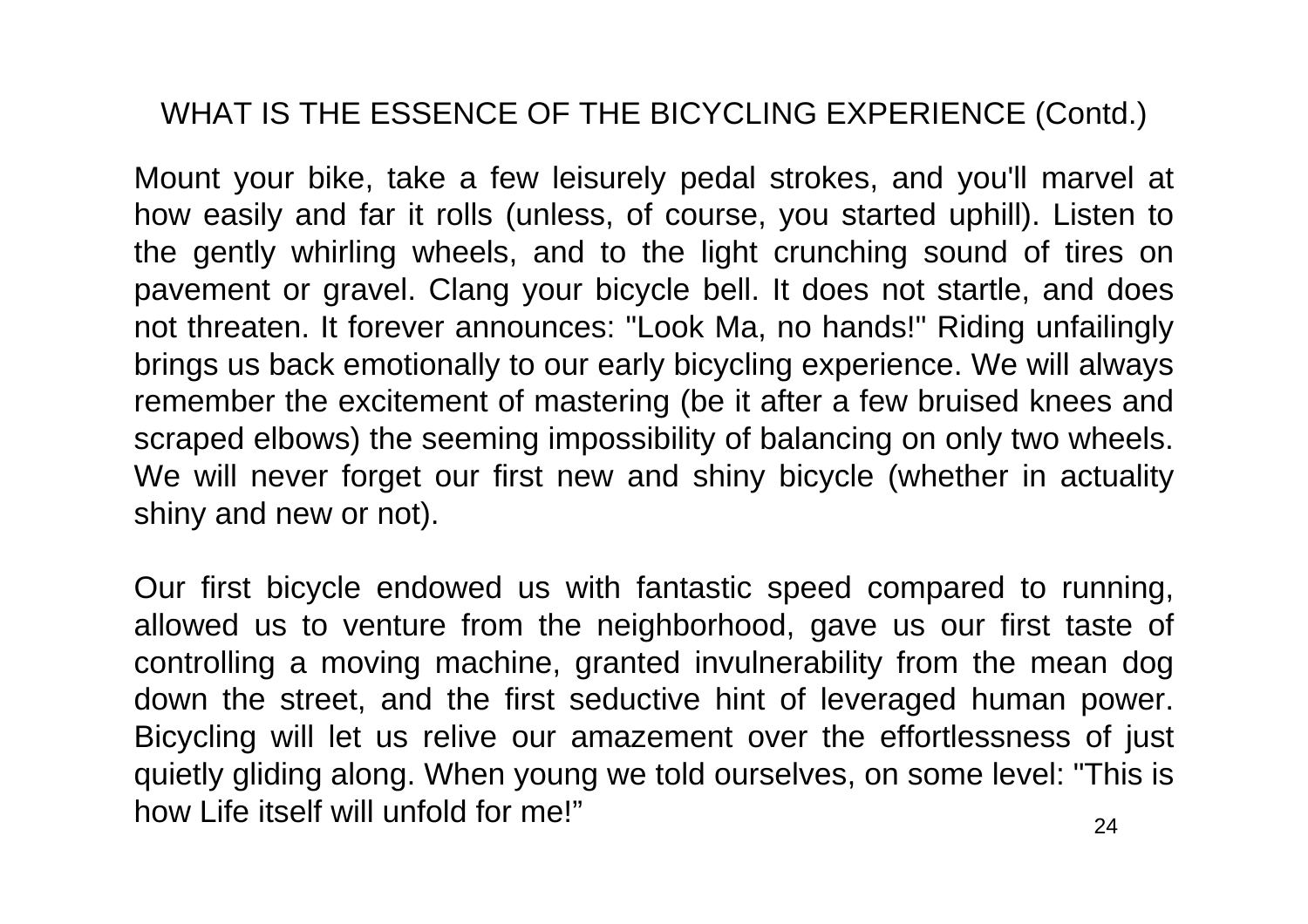#### WHAT IS THE ESSENCE OF THE BICYCLING EXPERIENCE (Contd.)

Above all, we remember what it was like to be a kid. In the face of sometimes harsh conditions in our hearts we were carefree, adventurous, noble, indomitable, and always invincible. We possessed resilient and bouncy bodies, and it would never be otherwise. The air smelled fresh (even if we grew up in the inner city, or in a factory town), food tasted heavenly, sleep was deep and delicious, right would prevail, true love was always requited, and...we would never know greater buddies.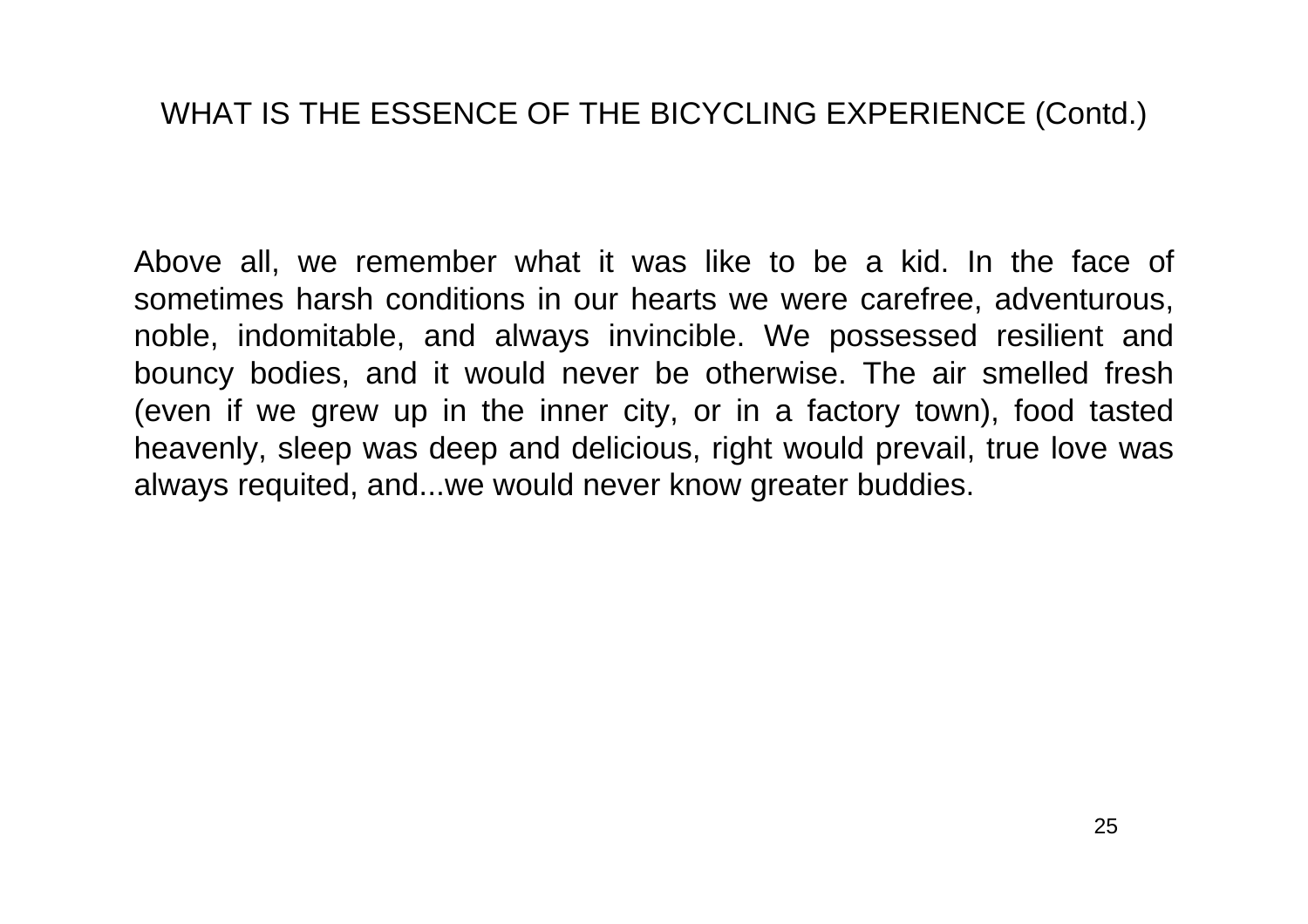#### WHICH REALITY MUST WE MANUFACTURE FOR?

If we hold the view that our planet or at least the human species are at a cross roads -- and perhaps even in unprecedented crisis -- I'd say we cannot as business people afford to develop products for the consume-asusual crowd (although admittedly there was a short term boom in fashion, party supplies, food and drink when the Barbarians were at the Gates of Rome and the Empire was about to fall). And now Reality stands at our Gates and the Consumer Society as we know it is about to fall.

Historically at any cross roads, in any crisis while the masses rush off into oblivion there are others who are discerning and shall steer an opposite, constructive and hopefully corrective course.

Environmental degradation, global warming (not only looming but here already), depleting resources, overpopulation (the list of calamities goes on and on) unmistakably announce that pivotal change is imminent. It is no longer a matter of "consumer choi ce" or "selecting a life style".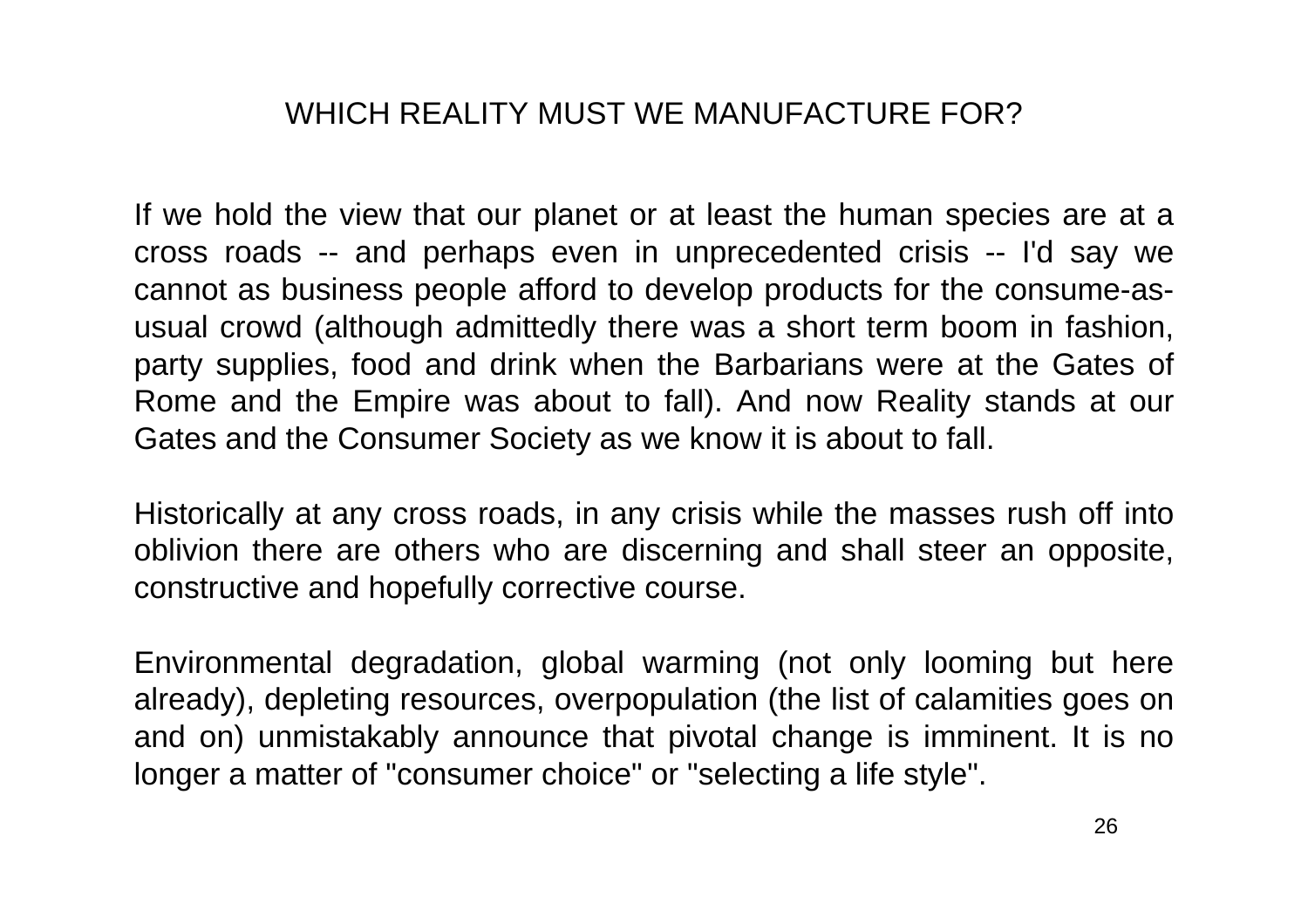The global picture may trouble us personally if we care about the survival of our grandchildren and other living things. It may of course trouble us in other regards depending on our values. Or it may merely trouble us because it means higher energy prices or a less breathable, congested commute to work.

Even if the above calamities were not befalling us while spend-with-abandon U.S. consumers keep piling the stuff high (and running low on credit doing so) they reportedly find themselves with less time and energy to enjoy life. The American Dream (and far from just the American variety) is turning into the Nightmare of having more and more (things and activities) while enjoying Life less and less. The long anticipated trend in the opposite direction i.e. toward simplicity, reflection, restraint, health, fiscal prudence and care vis-à-vis the next generations is not only underway but gaining momentum.

As far as bikes (any bikes) there is one huge group of consumers with money to spend now but they report feeling lost in some bike shops i.e. middle aged and active elderly people. While as mentioned the customer base for electri c bikes has proven reassuringly broad, these are indeed the folks who make up our lar gest customer group for electric as well as folding bikes (electric or not).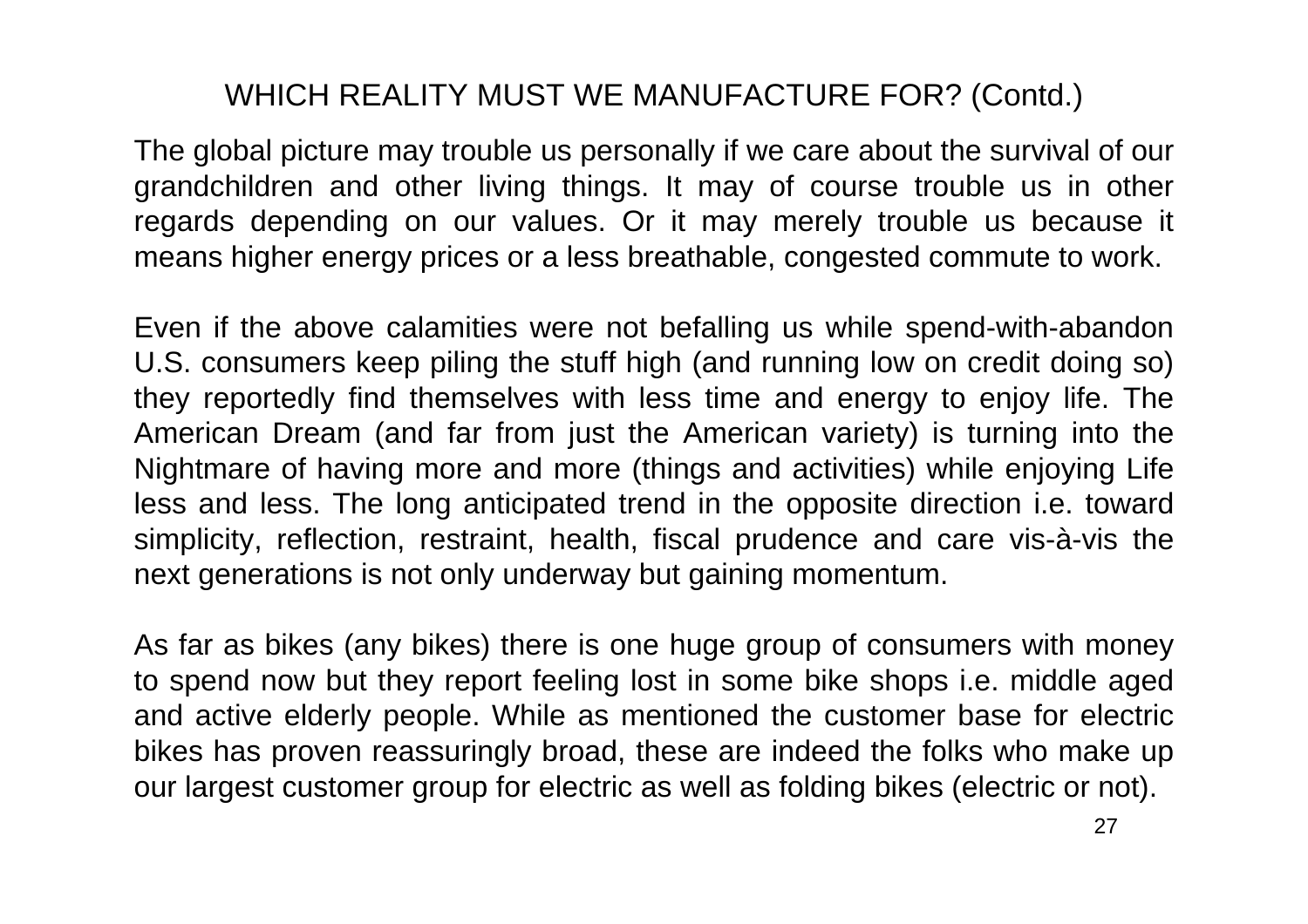Most Americans shall no doubt keep scurrying around for "the latest and greatest" of whatever variety perhaps without much thought beyond the moment. So statements such as "what the American consumer wants" and "Americans don't like to pedal" need not hold much relevance for serious promoters of LEVs. What we need to do is to focus on the remaining several million o ther custo mers for smartly marke ted LEVs including:

#### (a)

Those who have to change and adapt (whether they prefer to do so or not) because of global calamities resulting in higher energy prices and other out-of-pocket costs.

#### (b)

Those for whom the American consumer dream is fading not just because of economics but turning less and less rewarding and enjoyable. This includes of course a number of older people, who "have been there, done that".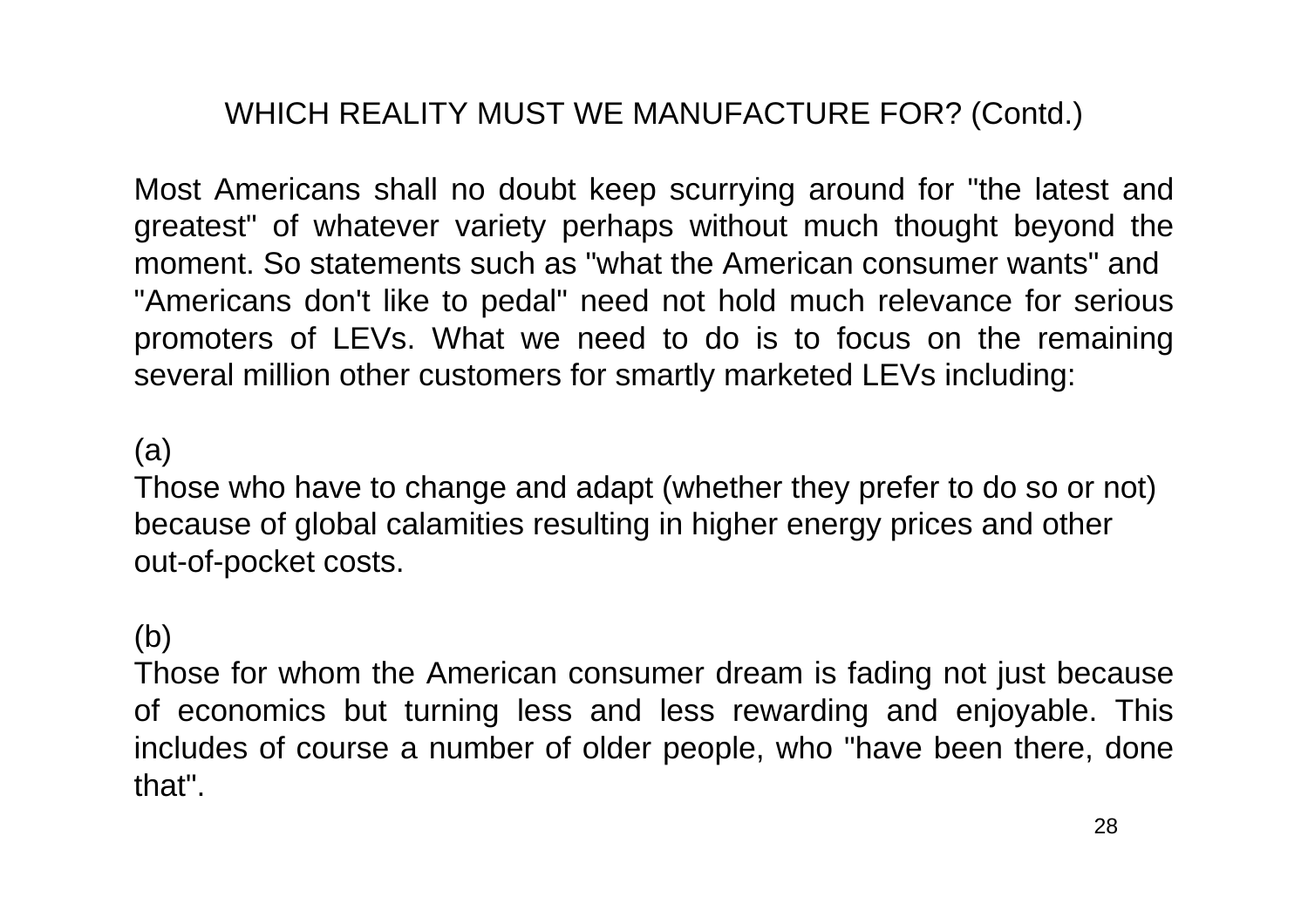#### (c)

Middle aged and elderly non-cyclist consumers -- of all persuasions -- for whom there are currently not that many welcoming bike shops and of course way too few LEV stores.

#### (d)

Those Americans who never succumbed to the rampant consumer culture in the first place and who do believe that something worthwhile can exist without it appearing on tv or in huge ads. Customers from one or more of these groups are of course heavily among the ones showing up in our stores or clicking on our web sites.

Regardless of what motivates our past and current LEV customers they overwhelmingly share the sense of exceptional rider enjoyment. Let's consistently stress this rather than vacuous jingles such as "powerful motor, "it's electric", "power on demand", "personal transportation", "reinventing the wheel" etc. As far as pushing safe level exercise, losing weight, saving money, being good for the environment etc we ought not presume and rather let our customers determine and decide these matters for themselves. But we can witness to rider enjoyment because this we know first hand while others usually do not.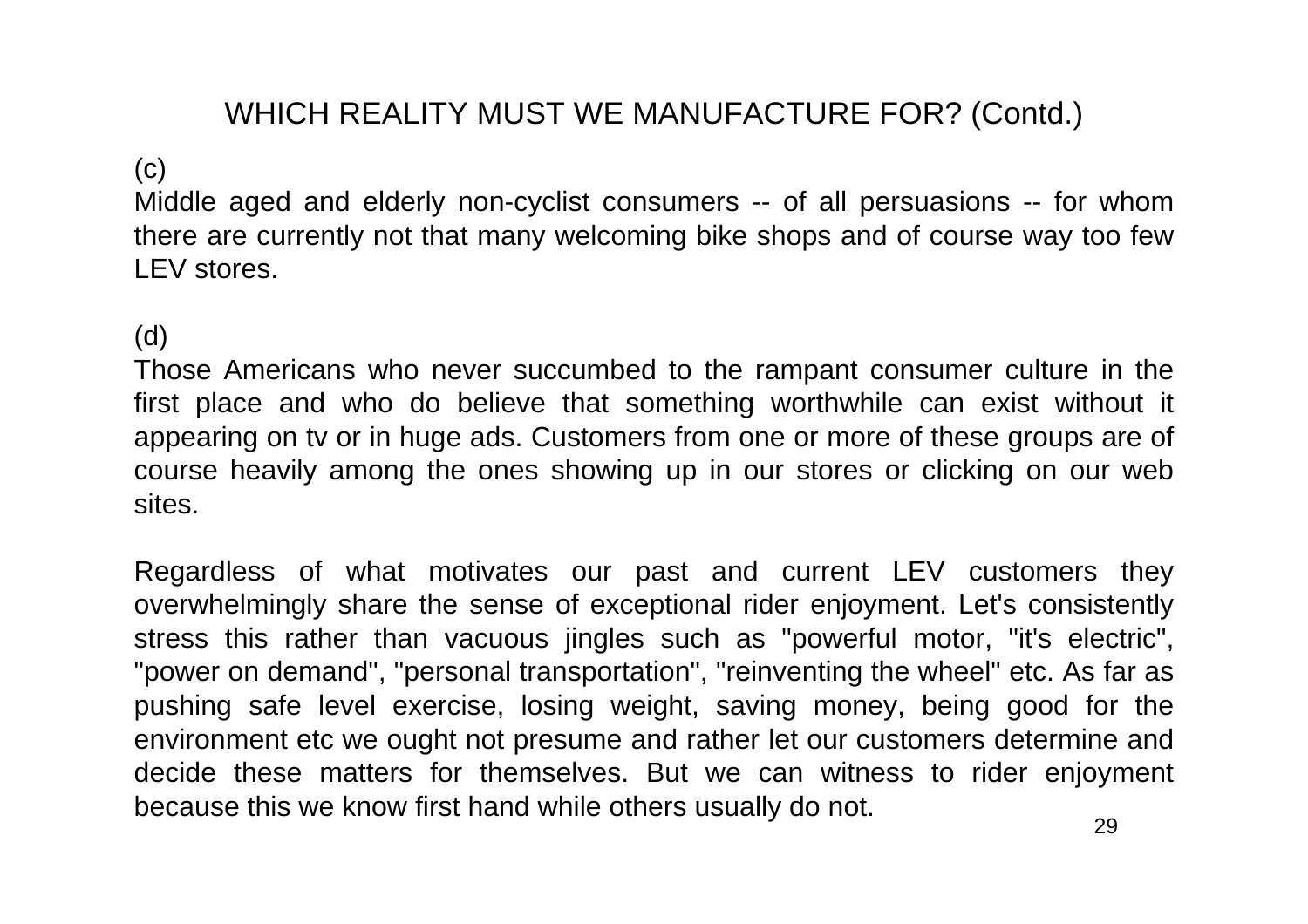Our indsutry has also totally fumbled the ball when it comes to representing what makes the electric-assisted bike unique, i.e. that it augments, rather than replaces human power. Let's make an concerted effort to better explain -- what perhaps 99.9% of Americans are still oblivious about -- that human power matters, that leveraging human power works extremely well in the right application and that riding in this manner is an exhilarating experience. It is indeed rare that a test rider does not return pleasantly surprised and highly enthused.

Make human power input an integral part of every LEV design. Even the 52 mph, 520 lb, two-seater Twike comes with pedals. Put pedals on all LEVs. Among those who are absolutely sure they don't want to pedal, many shall, I suspect, try it and some among them shall end up eagerly looking forward to their next pedaling adventure (despite their initial reluctance).

30Promote not in terms of electric bikes but in terms of human power augmenting bikes -- HPA bikes. Most consumers have very little interest in the e.g. high efficiency of the electric motor and battery AH capacity rarely intrigues them. We may also want to bear in mind that Electric Vehicles are not well regarded in the U.S. The electric car is typically subject to jokes and other EVs are often looked upon as an inferior and misguided alternative to using the internal combustion engine.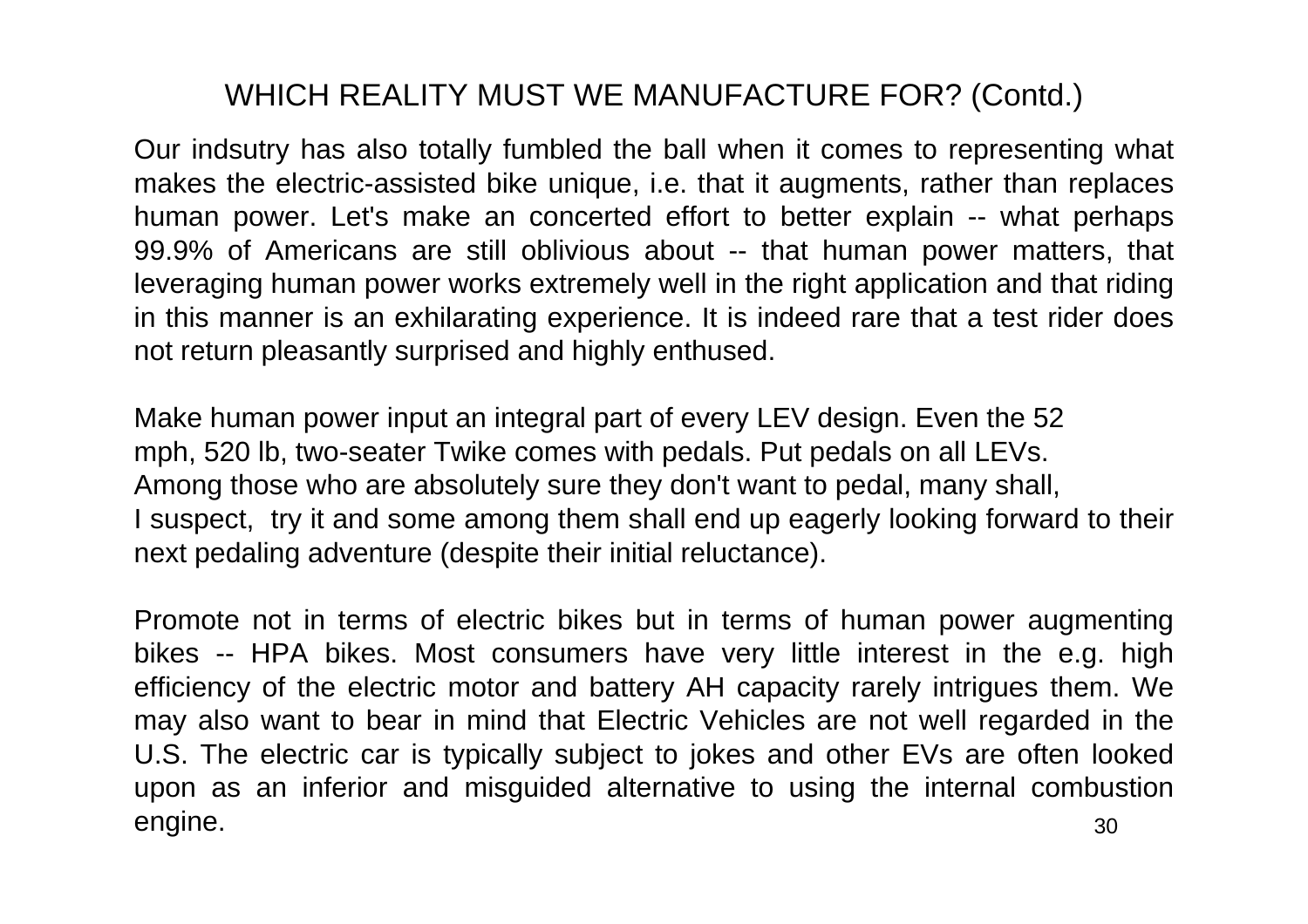And for those believing that mini-scooters are ready for another round, build them as compact electric bikes. And if you do it right -- prominently as in the case of the eZee Quando -- we have a better "scooter" than any we have seen. But is it a bike or is it a scooter: Yes, it is!

As we make the full-sized electric bike ever lighter and more sophisticated consider mini-systems for e.g. high end, compact-folding folders, such as the Brompton.

People do of course love to learn that they can ride on no more energy than a 100 W bulb in their living room and that they may thus ride 20 miles on pennies worth of electricity. They are usually at least puzzled to hear that a well designed electric bike drive system may expend less total life cycle energy than the rider of a regular pedal-only bike unless such a person grows his or her own food. And the time is definitely here to offer portable photovoltaic systems for reasons ranging from just fun to complete renewable energy independence. Not even the auto industry can offer a car with its own gas station.